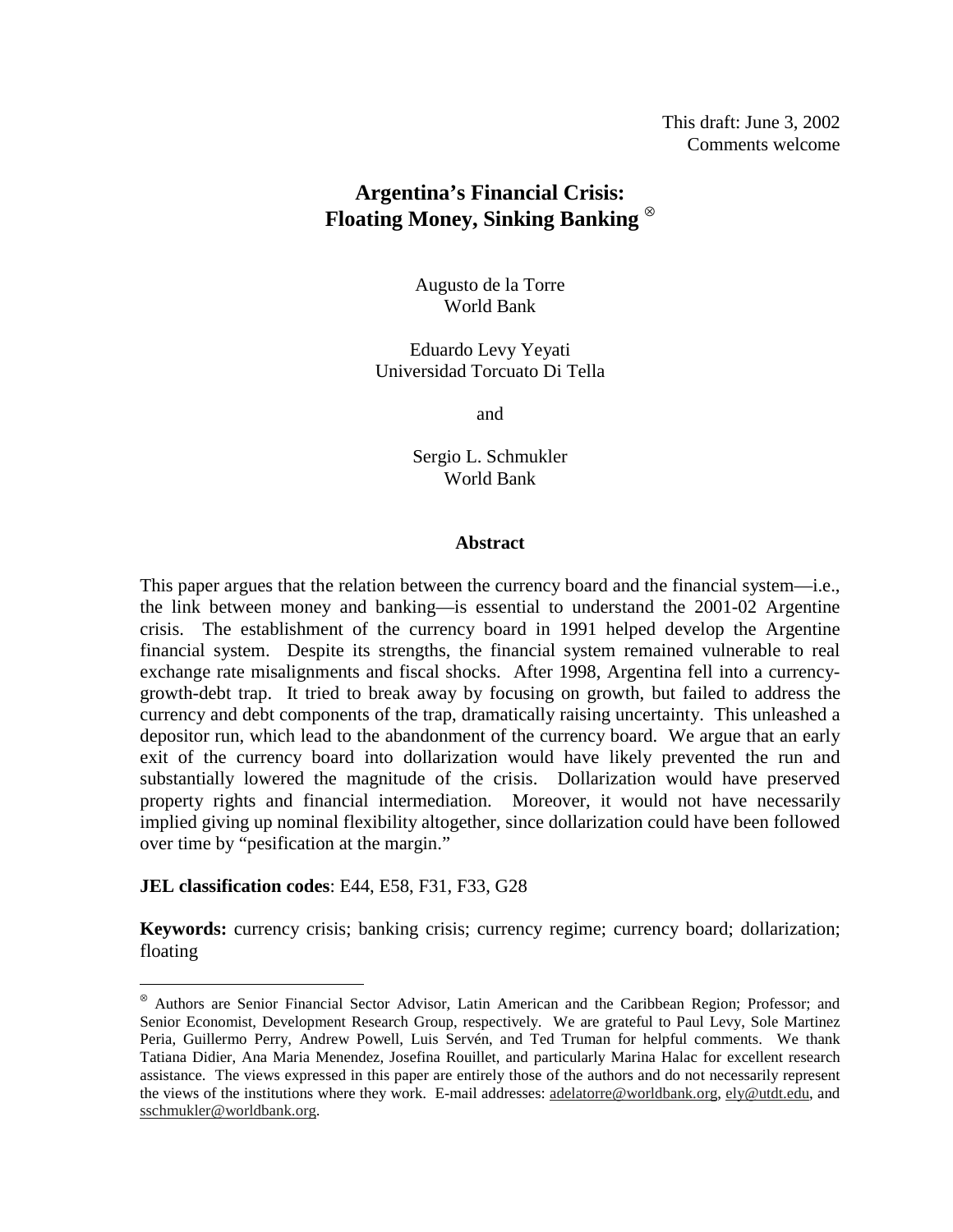#### **1. Introduction and summary**

<u>.</u>

The recent and still developing Argentine crisis has already generated a heated debate among proponents of alternative explanations, each emphasizing different factors as the main underlying drivers. Feldstein (2002), for example, argues that the crisis was due to exchange rate overvaluation that could not be easily corrected and to an excessive amount of foreign debt. From a different perspective, Calvo, Izquierdo, and Talvi (2002) claim that a sudden stop in capital flows following the Russia crisis created a major real exchange rate misalignment and fiscal problems in Argentina that were difficult to address given the country's widespread currency mismatches, high indebtedness, and relatively closed economy. Perry and Servén (2002) find the origins of the crisis in multiple vulnerabilities (deflationary adjustment under the hard peg, high public debt and fiscal fragility, and hidden weaknesses in the financial sector), neither of which was decisive by itself. But all these factors reinforced each other in a perverse way under the post-1997 shocks, leading to a major overvaluation of the real exchange rate and pessimistic expectations regarding growth prospects. The economy thus entered a vicious circle from which it was very hard to pull out, particularly considering rigid and insufficient policy instruments, as well as faulty policy decisions. Mussa (2002), by contrast, emphasizes that, given the decision to adhere to convertibility, the post-1997 external shocks (including the appreciation of the U.S. dollar and the devaluation of the Brazilian real), and labor market rigidities, the "fundamental cause of [the] disaster […] was the chronic inability of the Argentine authorities to run a responsible fiscal policy," which led to a fast rise in the ratio of debt to GDP during the 1990s and up to the outburst of the crisis.

In this paper we argue that the relation between the currency board and the financial system—that is, the link between money and banking—is key to understand the unravelling of the Argentine crisis. In particular, it is crucial to explain the manner in which the crisis unfolded, its timing and severity, and the complications in managing and resolving it. This is because the currency board was not just a simple peg but rather a central part of the Argentine social contract that enjoyed deep political support, given its success in bringing about stability. Convertibility was also a "core" or "master" contract, in the sense that it underpinned a wide range of contracts across the whole economy.

It was clear that, from the point of view of Argentina's trade and productive structure, a rigid peg to the dollar was highly inconvenient.<sup>1</sup> But convertibility was not chosen in view of trade considerations. It arose in response to hyperinflation and against the historical background of repeated episodes of debasement of the domestic currency. As a result, the function of money as a store of value (and, hence, the confidence in, and sound functioning of, the financial system) as well the contracting function in the economy (and not just in regard of financial contracts) became inextricably intertwined with convertibility. A

<sup>&</sup>lt;sup>1</sup> Argentina is subject to different shocks than the U.S. and thus it does not share with the U.S. an optimum currency area. In addition, Argentina has a substantial share of its foreign trade with countries whose currencies fluctuate vis-à-vis the U.S. dollar. Also, Argentina is a relatively closed economy with a large non-tradable sector; hence, it could potentially benefit much more (compared to very open economies with relatively small non-tradable sectors) from being able to change its nominal exchange rate to deal—through "expenditure switching" effects—with misalignments in the relative price of tradables to non-tradables.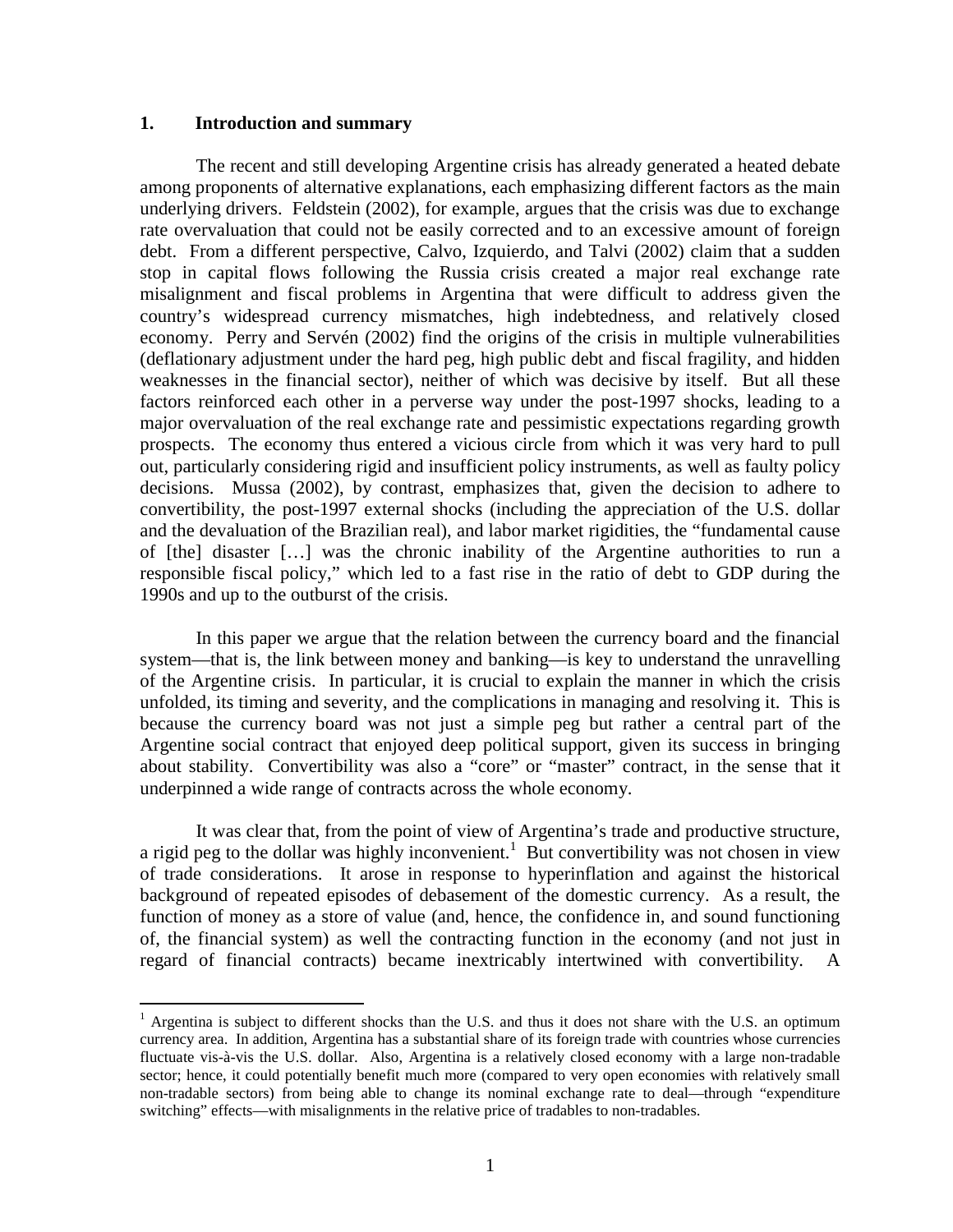disorderly break with the 10-year peg to the U.S. dollar was bound to have important implications on the banking system, debt markets, labor markets, and price setting more generally. It should therefore not be surprising that no government since 1991 had incentives to exit convertibility by breaking away from the one-peso-one-dollar commitment. It was also natural that, against this background, the particular way in which Argentina exited from convertibility in search for greater price and fiscal flexibility was to be an issue of paramount importance.

The currency regime and its connection with the financial system are essential to understand not only the crisis in Argentina but also the pre-crisis rapid growth and strengthening of the financial system, as discussed in Calomiris and Powell (2001). The decision of the government to peg the peso to the US dollar through a currency board in 1991 set into motion a process of rapid financial deepening. The currency and bank run unleashed by the Tequila (Mexican) crisis in 1995 underscored the need for greater capital strength and liquidity in the Argentine banking system, given the limits imposed by the currency board on the central bank to act as lender of last resort. To overcome those limitations, Argentina introduced banking system reforms quickly and effectively. The result was an internationalized and much more resilient banking system that became highly regarded worldwide. By the end of the decade, the system was, in the eyes of most analysts and despite the effects of the post-1997 recession on debtor capacity to pay, still sufficiently liquid and capitalized to withstand a significant range of shocks without endangering convertibility.

Nonetheless, the banking system had some important hidden weaknesses that undermined its capacity to deal with certain types of shocks, even under scenarios where the one-peso-one-dollar convertibility arrangement was maintained. First, it lacked prudential norms explicitly designed to address the adverse effects on the capacity to pay of the nontradable sector of a major adjustment in the *real* exchange rate towards a more depreciated equilibrium level. In the absence of a nominal devaluation, such an adjustment had to take place through (slow) nominal deflation and unemployment. Second, the financial system became significantly and increasingly exposed to the public sector and thus vulnerable to a sovereign debt crisis. Third, the liquidity safeguards for the banking system, which were by design available to any depositor on a first come first served basis, proved inadequate to protect the payments system in the context of a depositor run.

A series of external shocks, including the Brazilian crisis and the appreciation of the US dollar vis-à-vis most currencies, as well as high fiscal spending during boom years, set the economy into a currency-growth-debt (CGD) trap by 1999. The currency became substantially overvalued, growth stagnant and, as a result, the public debt hard to service, feeding back into the perceived overvaluation through the gradual closure of international markets. The new government that assumed power in December 1999 tried to break free from the CGD trap mainly by reviving growth indirectly, through a tax-based fiscal adjustment and consequent confidence effects. It complemented fiscal adjustment with labor flexibility measures to overcome the exchange rate overvaluation, and with a new, IMFsupported international package to refinance the debt. However, labor flexibility did not materialize, the fiscal package had a deleterious effect on growth, the debt became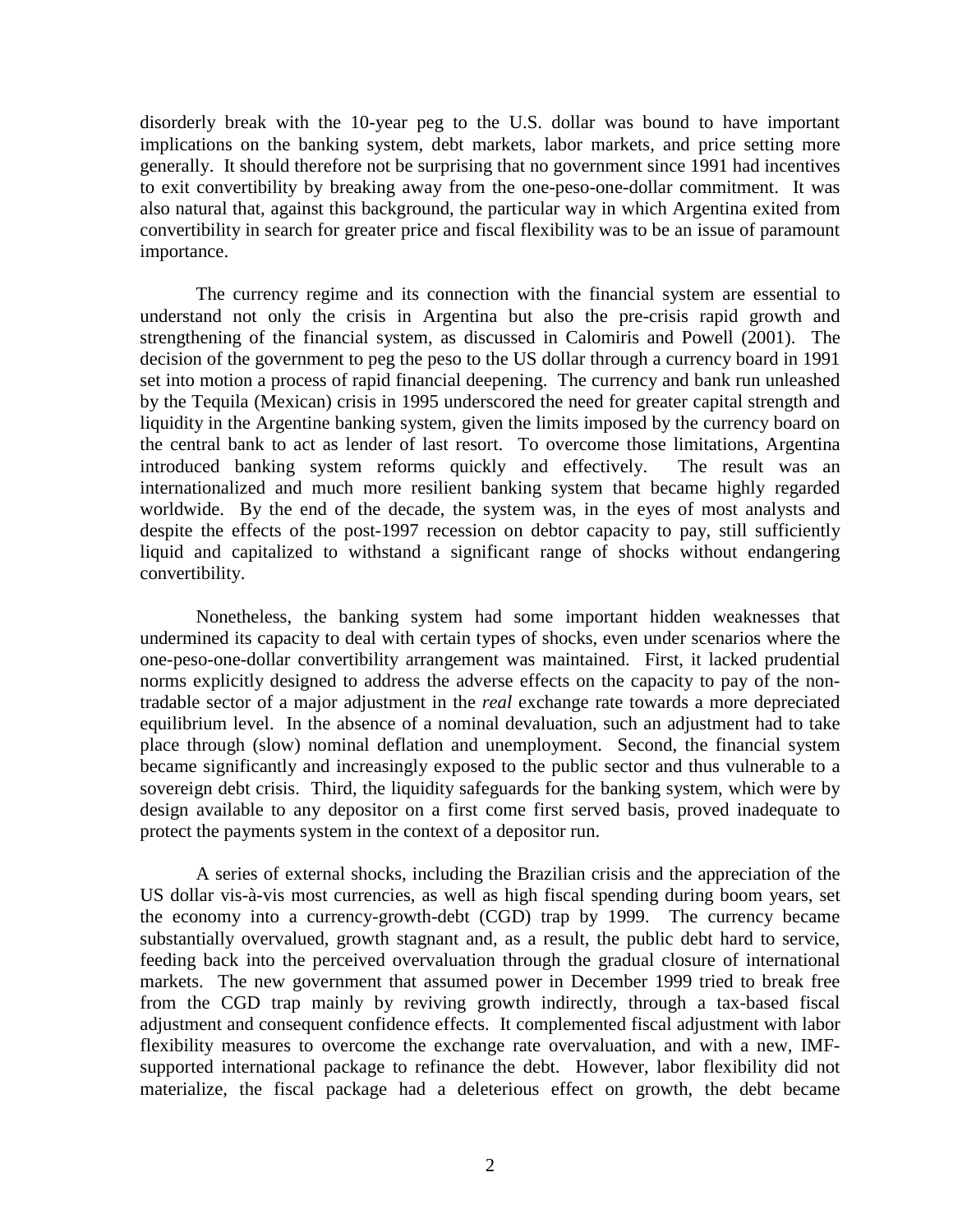unsustainable, and there was a run on the currency and bank deposits. Policies taken after April 2001, when Mr. Cavallo became economy minister, also failed to revive growth. Instead, they dramatically raised uncertainty about the C and D legs of the trap, eventually leading to a depositor run, the "corralito" (deposit freeze), changes in presidents, a default on the government debt, and the abandonment of the currency board into floating.<sup>2</sup> These changes came with a massive destruction of property rights through the forcible (asymmetric) stock pesification.

We argue that an early (i.e., before 2001) exit of the currency board into formal dollarization would have probably prevented a run on the banks and the collapse of the financial sector. By contrast, the exit from convertibility via "stock pesification cum float" i.e., the forcible conversion of dollar-denominated domestic contracts into peso-denominated ones, followed by the abandonment of the peg—was the most disorderly exit alternative. It largely explains why a crisis was turned into the unparalleled catastrophe we are now witnessing. The exit via stock pesification cum float was bound to ignite a run and require, as it in fact did, a freeze and/or the securitization of bank deposits. To be sure, while substantially lowering the probability of a systemic bank run, dollarization would have not spared debtors in the non-tradable sector from the deflation-induced erosion of their capacity to pay. It would thus have entailed loan quality decay and the associated banking system stress and restructuring needs. Moreover, though dollarization would have been beneficial to the financial sector, it remains to be determined whether it would have been beneficial to long-run growth.

We also argue that formal dollarization would have had to be followed over time by the introduction of greater flexibility, including though "pesification at the margin." That is, via the establishment of a new currency for transaction purposes, either by exploiting and shepherding the spontaneous emergence of a domestic currency under pressure (as the "patacón" in fact arose) or by introducing a new currency by design. The dollar would have remained as the main currency of denomination for financial contracts. Pesification at the margin is theoretically and empirically underpinned by the distinction between money as a store of value and as means of payment, which implies that financial dollarization admits a domestic currency for transactions. Appropriately managed, this bi-monetary system (dollar for savings, peso for transactions) can provide an emerging economy with a degree of flexibility to adjust fiscal spending to income and correct misalignments in the relative price of tradables to non-tradables. At the same time, this system can foster sustainable deepening in financial intermediation, provided that appropriate institutional and prudential innovations are introduced to deal with the specific risks in a dollarized financial system.

The option to dollarize became much more difficult for Argentina in 2001, when confidence collapsed, access to international financial markets shrank, the financial sector became more vulnerable to a government default, and deposits fled the system. It also became more difficult politically, as the government linked the peso to both the dollar and the euro. However, even in the more complex post-April 2001 context, it can be argued that

<sup>&</sup>lt;sup>2</sup> The name "corralito" (little fence in Spanish) for the deposit freeze was initially adopted because deposits could be used freely inside the financial system but could not leave the system. Several modifications to the corralito followed; for example, the forcible reprogramming time deposits.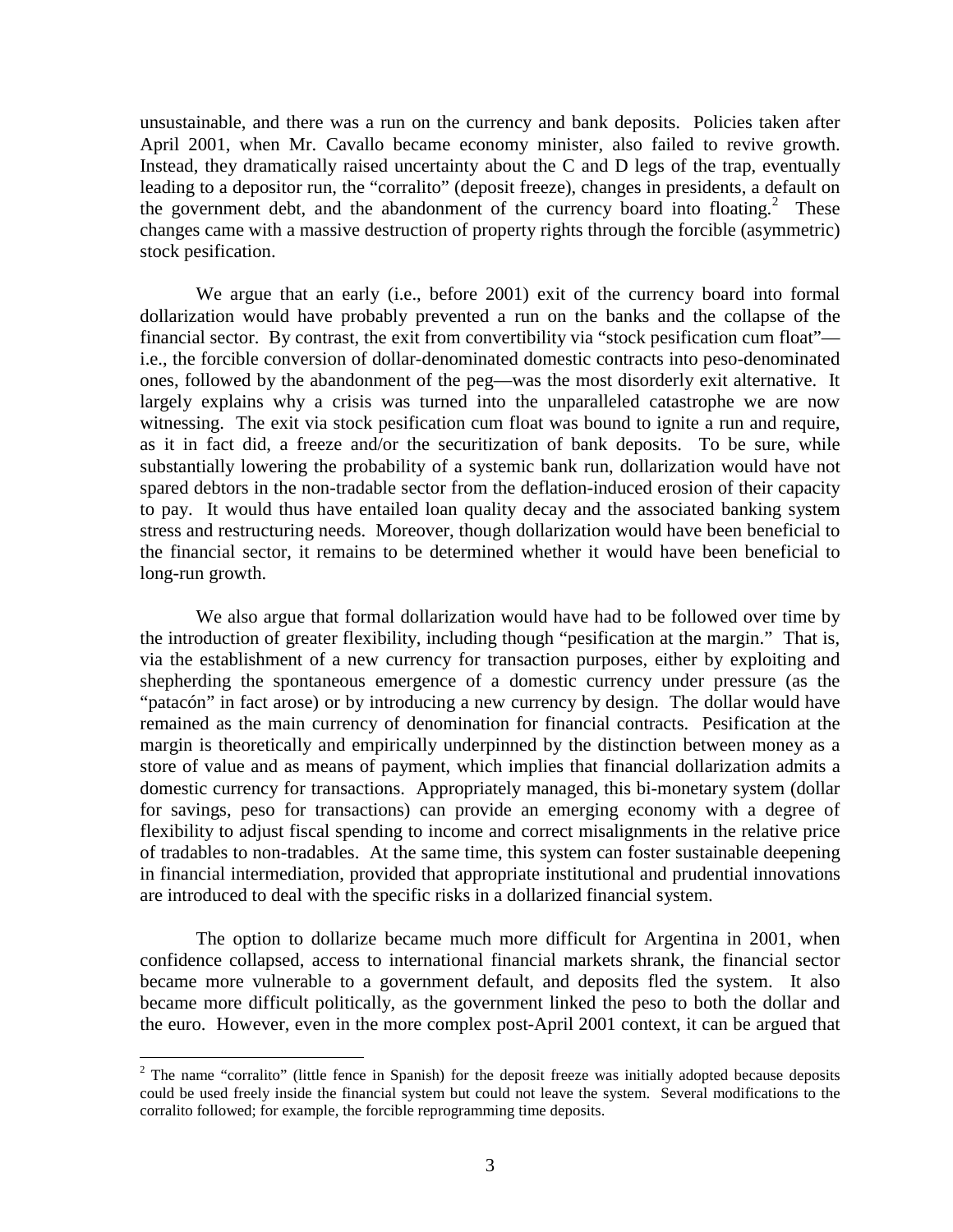dollarization was still a better bet compared to forcible pesification of financial contracts, as the latter obliterates the function of money as a store of value with deleterious effects on financial intermediation.

An important caveat is that many of the arguments in our paper stem from the analysis of the counterfactual, that is, of what would have happened if Argentina had adopted different policies before the crisis erupted. By nature, this type of analysis is very difficult to back with real data and hard to prove. Nevertheless, we believe that a serious consideration of the different arguments presented in the paper may help to draw relevant policy lessons for the future, particularly for countries with highly dollarized financial systems.

The rest of the paper is organized as follows. Section 2 briefly describes the evolution of the Argentine financial sector during the 1990s. Section 3 analyzes the hidden weaknesses in the financial sector. Section 4 describes the government strategy up to the crisis. Section 5 assesses the options of pesification cum float and dollarization. Section 6 discusses the notion of pesification at the margin. Section 7 concludes.

## **2. Convertibility-compatible banking system**

<u>.</u>

Convertibility, i.e., the legal and institutional monetary arrangements to ensure a one to one relation of the peso to the dollar, was introduced in Argentina in April 1991. Out of the ashes left by the hyperinflation, the one-peso-one-dollar rule quickly restored the function of money as a store of value and bank deposits grew steeply.<sup>3</sup> The sustainability of its early successes (manifested by a rapid taming of hyperinflation, a wave of optimistic capital inflows, and a vigorous resumption of growth) was transitorily but severely questioned during the Tequila contagion of 1995, when bank deposits fell by nearly 20 percent in a span of few weeks, nearly bringing down the financial system and convertibility with it.

The Tequila marked a turning point. The authorities responded by affirming convertibility as a central component of the social contract, while recognizing that its viability required a particularly resilient financial system. They launched a series of ambitious reforms to give effect to this conviction, as illustrated in Box 1. The results were impressive (see Table 1). So much that by 1998 Argentina ranked second (after Singapore, tied with Hong Kong, and ahead of Chile) in terms of the quality of its regulatory environment, according to the CAMELOT rating system developed by the World Bank (see Table  $2$ ).<sup>4</sup> By the end of the 1990s, a resilient banking system was the crown jewel of convertibility-induced reform. Convertibility did not lead to strong fiscal institutions, but few doubted that it had led to a shock-resistant banking sector.

<sup>&</sup>lt;sup>3</sup> After having increased between 1991 and 1994, banks deposits continued rising from 17 percent of GDP by the end of 1994 to 26 by the end of 1998.

<sup>&</sup>lt;sup>4</sup> The CAMELOT index combined separate rankings for capital requirements (C); loan loss provisioning requirements and definition of past-due loans (A); management (M), defined by the extent of high-quality foreign bank presence; liquidity requirements (L); operating environment (O) as measured by rankings with respect to property rights, creditor rights, and enforcement; and transparency (T), as measured by whether banks are rated by international risk rating agencies and by an index on corruption. Argentina ranked 1 for C (tied with Singapore), 4 for A, 3 for M, 4 for L, 7 for O, and 2 for T. For further discussion see World Bank (1998), pp. 39-61 and Appendix A.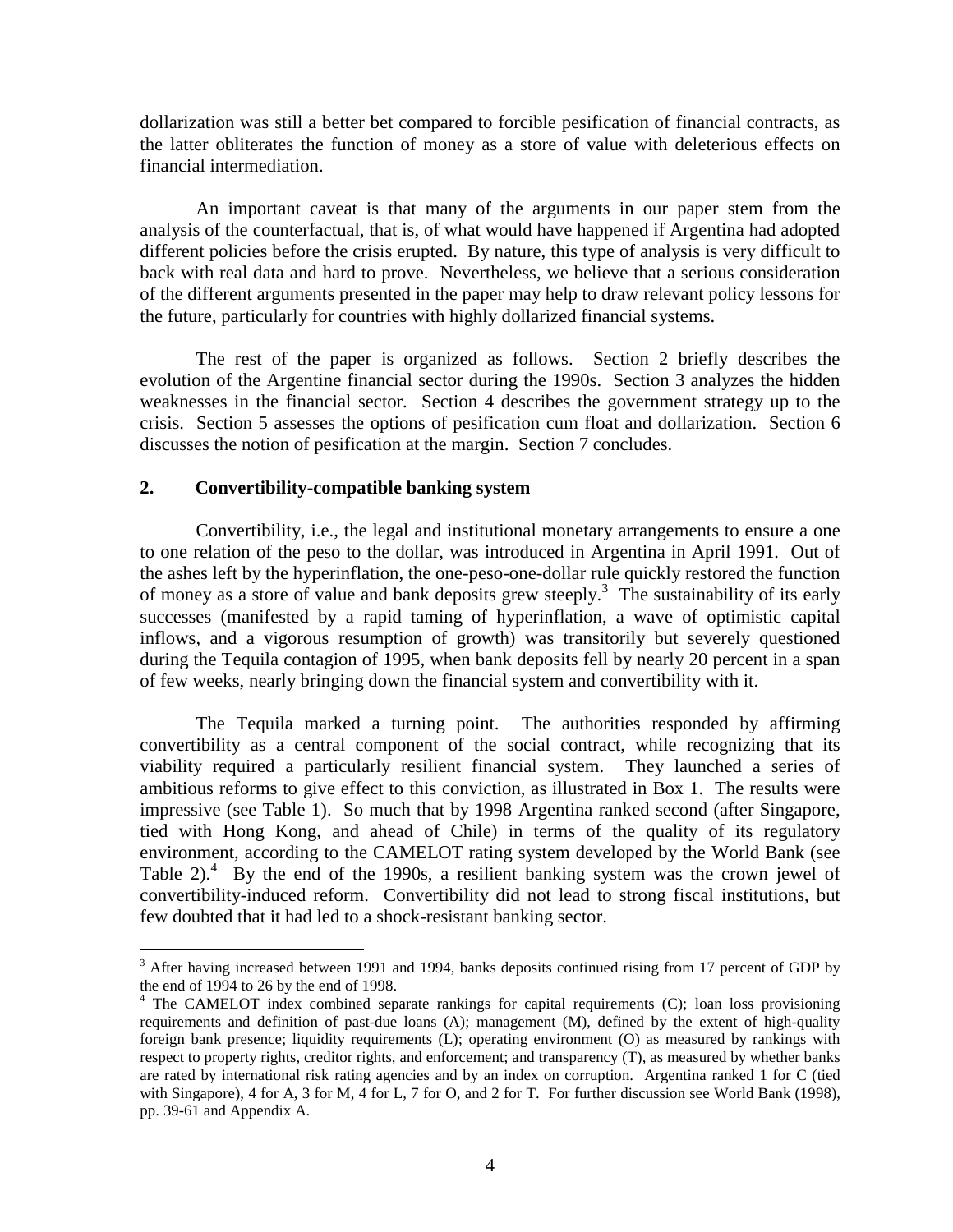The banking system was arguably in a very solid position by 1998, before the Brazilian devaluation of January 1999, and was still reasonably healthy through the end of 2000, despite the post-1998 continued economic contraction. In effect, common indicators of financial health, shown in Table 3, depict a well capitalized, strongly provisioned, and highly liquid banking system through the year 2000, although a system experiencing losses and increasingly burdened by bad loans after 1998.<sup>5</sup>

Convertibility became a central piece in the social contract and post-1994 reforms had created a banking system that, though costly, appeared convertibility-compatible in most respects. Towards the end of the decade, the system's prudential buffers were sufficient to withstand sizeable liquidity and solvency shocks—including a flight of about one-third of the system's deposits as well as a sudden (additional) default in up to 10 percent of the loan portfolio—without endangering the convertibility system.<sup>6</sup> The important presence of reputable foreign banks (they accounted for over 70 percent of total banking assets in 2000, as shown in Table 1) was broadly perceived to implicitly augment these liquidity and solvency cushions. These banks were expected to stand behind the capital and liquidity of their affiliates in Argentina, at least in the context of bad states of the world associated with bad luck. (Few were thinking then of bad states of the world caused directly by confiscatory government policy.)

The system's buffers were, of course, not sufficient to confront a major catastrophe. In Argentina, the disorderly breakdown of the one to one correspondence between the peso and the dollar qualified as a catastrophe. As the policy intent was to reinforce the viability of convertibility, it made no sense for the authorities to issue prudential norms that would dissuade the use of the dollar in financial contracts *per se*. The mantra of the system was "no more than one peso for one dollar, forever." To be sure, the markets did not take this mantra completely to heart—the peso problem continued throughout the 1990s, spiking during turbulent times (Figure 1). But the authorities could not signal the possibility of a *nominal* devaluation through prudential norms without undermining their own quest to raise the credibility of convertibility above all doubts. It was thus no secret that the disorderly breakdown of the one-peso-one-dollar rule would wreck the banking system.

### **3. Hidden prudential weaknesses given the commitment to convertibility**

<u>.</u>

Assessing the strength of the Argentine banking system vis-à-vis a catastrophic departure from the one-peso-one-dollar social contract is in our view not productive. No financial system in the world is build to withstand major catastrophes of comparable magnitude. The strength of the Argentine system should rather be assessed in terms of its

<sup>&</sup>lt;sup>5</sup> Profits turned negative already in 1998 and became deeply negative during 1999-2000 mainly because of the need to constitute provisions in the face of rising bad loans. NPLs rose to 10.2 percent of total loans in 2000, from 7.1 percent the year earlier, and the increase in provisions started to lag behind (Table 3).

<sup>&</sup>lt;sup>6</sup> Table 3 puts systemic core liquidity (disposable international reserves of the central bank plus foreign exchange in cash or near-cash held abroad by banks) at about 38 percent of banking system deposits at end-2000. However, there was a significant variance in the distribution of such liquidity across banks. This may explain why the "corralito" was imposed at the end of 2001 before deposits had fallen by 30 percent.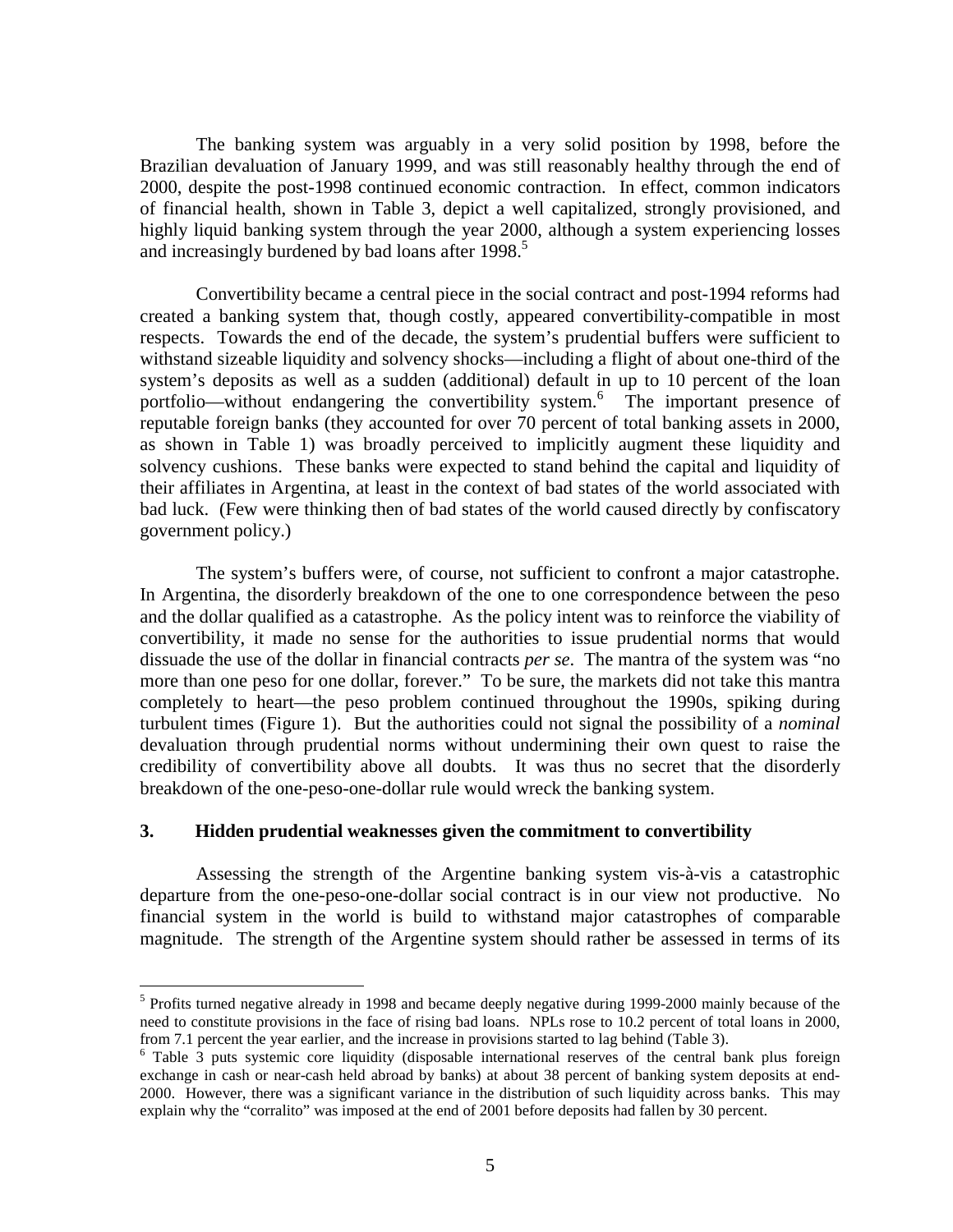capacity to resist a reasonably wide range of shocks without endangering convertibility. How did it measure against this standard? As it turns out, not completely well.

Empowered by hindsight we can now identify at least three crucial weaknesses in the regulatory framework. These shortcomings are identified through fair play—i.e., by taking as given the rules of the convertibility game. The shortcomings relate to the following items.

- (i) The link between debtor capacity to pay and the deflationary adjustment to a more depreciated equilibrium real exchange rate.
- (ii) The growing exposure of the banking system to government default.
- (iii) The insufficient realization that *general* liquidity buffers do not fully protect the payment system from a run.

The first prudential shortcoming has to do with credit risk—the latent non-performing loans (NPLs) in the context of a misalignment of the *real* exchange rate (RER) relative to a more depreciated *equilibrium* level. Convertibility (or formal dollarization), as Roubini (2001) has correctly stressed, does not immunize a country from the balance sheet effects of a RER adjustment.<sup>7</sup> In particular, RER overvaluation is corrected under convertibility (or dollarization) slowly, through painful deflation and unemployment (particularly if rigidities in the labor market are significant), which certainly erodes the capacity to pay of debtors whose earnings come from the non-tradable sector.<sup>8</sup> Under the one-peso-one-dollar rule, this happens regardless of whether the loans in question are denominated in dollars or in pesos.

Hence, the first prudential shortcoming had much less to do with the failure to single out the currency of loan denomination and much more with the failure to recognize the special risk of loans to debtors in the non-tradable sector—a credit risk that would materialize in the event of significant adverse shocks that led to a deflationary adjustment. Taking the one-peso-one-dollar rule as a given, it would have been advisable for the authorities to establish tougher loan classification criteria, higher loan-loss provisioning rules, and possibly also a higher weight for the purposes of measuring capital requirements for loans to the non-tradable sector, *regardless of whether the loans were peso- or dollardenominated.*<sup>9</sup>

-

 $<sup>7</sup>$  It has to be noted that this shortcoming is not specific of a currency board but rather a consequence of</sup> financial dollarization, itself a manifestation of a weak domestic currency that leads to a *de facto* dollarization of financial assets. See De la Torre, Levy Yeyati, and Schmukler (2002) for a discussion along these lines.

<sup>&</sup>lt;sup>8</sup> Deflationary adjustment in a currency-board (or dollarized) country lowers the value of non-tradable income in terms of tradables, which implies that the burden of the debt rises (capacity to pay falls) for the non-tradable sector. By contrast, in a country with a flexible exchange rate (i.e., where a fixed parity is *not* part of the social contract) and *without* a liability dollarization problem, the adjustment to a more depreciated equilibrium RER would come through nominal depreciation, which would be associated with an *improvement* (via debt dilution) in the capacity to pay of debtors in the non-tradable sector.

<sup>&</sup>lt;sup>9</sup> Given that information asymmetry problems in buoyant times lead to rising bank exposure to the non-tradable sector without adequate internalization of risks, a system of counter-cyclical loan-loss provisioning requirements, like the one established at end-1999 by the Bank of Spain (Circular No. 9/1999 of December 17, 1999), could have been adapted in Argentina to address risks in loans to the non-tradable sector. The Spanish system requires a buildup of counter-cyclical provisions in good times (thereby curbing excessive dividend distributions in good times), which are shifted into specific provisions in bad times (without passing through the income statement) as the loan portfolio decays.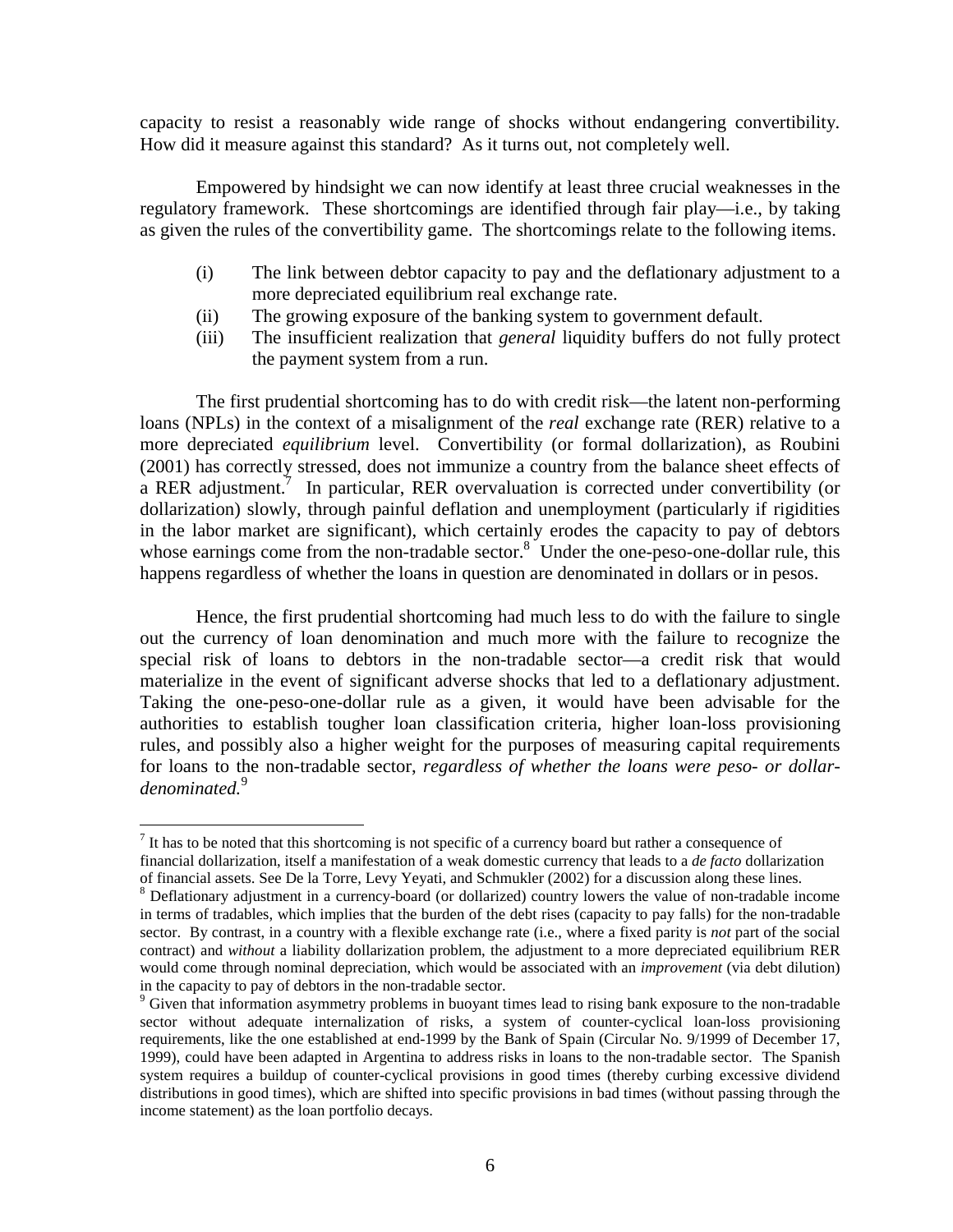The second prudential shortcoming also has to do with credit risk. It consisted in the failure to isolate the solvency of the banking system from the solvency of the government. No matter how credible, a currency board (or dollarization) *per se* does not create fiscal discipline.<sup>10</sup> To the extent that banks hold claims on the domestic government, a fiscal and public debt crisis would immediately affect banking system solvency. However, one silver lining of convertibility (or dollarization) is that, in principle, it makes it possible to protect banking intermediation from the vagaries of the fiscal process, including an event of government debt default, *as long as* banks are not significantly exposed to domestic government risk. The reason is that the store of value that underpins financial intermediation in a currency board (or dollarized) country is ultimately the dollar, whose quality does not depend *directly* on the solvency of the domestic government.<sup>11</sup> This feature should have been harnessed in Argentina through prudential norms, all the more considering the country's recurrent fiscal problems. As described in Box 1, the authorities moved in this direction belatedly, in 2000, when they introduced mark-to-market requirements for government bond holdings and established a positive weight for loans to the government for the purposes of determining capital requirements. It would have been advisable to take this approach more aggressively and much earlier in the decade, and to complement it by limiting the amount of government debt that could count as part of the assets eligible to meet bank liquidity requirements.

Instead, the persistent fiscal deficit accelerated the placement of domestic debt with local banks as other sources of financing gradually run out. As Figure 2 illustrates, growing financing needs were met in the first half of the 1990s by recourse to the sale of state-owned assets and, when this source dried up, by borrowing in international capital markets. However, after the Tequila crisis, the government started to resort to domestic savings, notably pension funds and local banks, which steadily increased their share up to 2001 when, after the closure of international markets, they represented the main source of funds after multilateral organizations. In the process, the solvency of domestic financial institutions was compromised. The increasing reliance of public finances on domestic markets was not restricted to the federal government. As Figure 3 shows, a similar profile emerges in the case of the province of Buenos Aires, by far the largest in economic terms.

The third vulnerability and prudential regulation shortcoming relates to the insufficient realization by some analysts that *general* liquidity safeguards, even if high, do not adequately protect the payments system from a run. To be sure, high liquidity requirements, as those in effect in Argentina during the second half of the 1990s, enhance the resiliency of the banking system—they cushion the system vis-à-vis liquidity shocks and deter runs, thereby, reducing the scope for multiple equilibria. Thanks to its liquidity requirements, the Argentine banking system withstood a prolonged and severe process of deposit withdrawal during 2001. At the same time, however, the Argentine experience shows that once a run is underway, relaxing liquid reserve requirements can have adverse signaling effects that exacerbate the attack on the peso (instead of spurring credit growth as

-

 $10$  See, for example, Levy Yeyati (2001) or, for the case of Panamá, Goldfajn and Olivares (2000).

 $<sup>11</sup>$  In contrast, this condition cannot be obtained where the store of value is the domestic currency.</sup>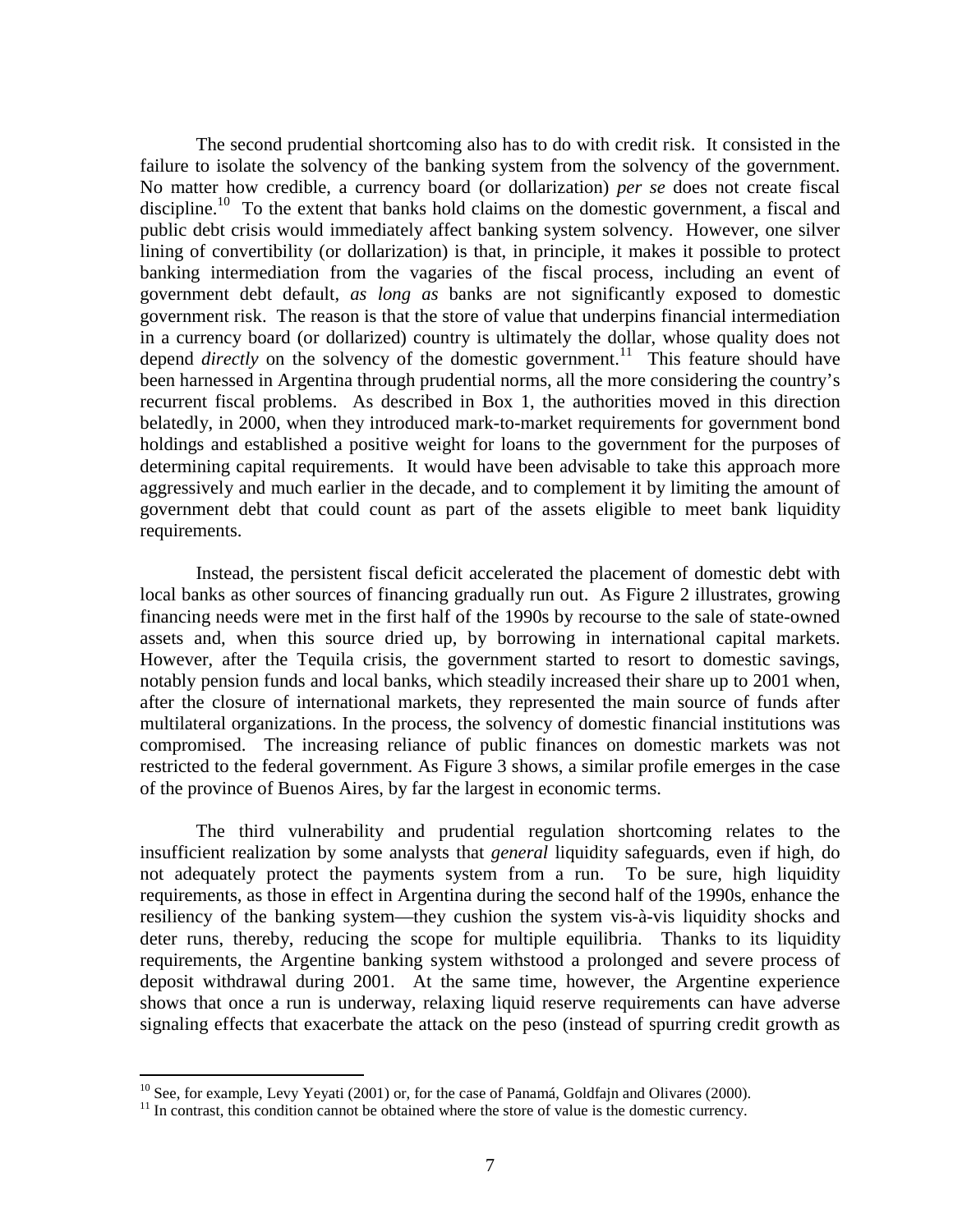Minister Cavallo hoped for), further weakening confidence.<sup>12</sup> Moreover, Argentina illustrates that, as confidence collapses, a *general* liquidity requirement (available to all deposits on a first come first served basis) fails to protect the payment system.<sup>13</sup>

The lesson is sobering. In the absence of a credible lender of last resort, the payment system is vulnerable and can collapse under a run, even where liquidity is high but still a fraction of deposits and where liquidity is equally available to pay *any* deposit withdrawal. It thus would appear that, under a currency board and formal dollarization, the protection of the payment system from bank runs might actually require some form of a narrow-banking structure. That is, a structure where there is full liquidity backing for transaction balances (demand deposits). Liquidity would be earmarked to these balances and thus able to preserve the functioning of the payment system (and avoid deposit freezes and interruptions of the payment system), even in the extreme scenario where banks are unable to honor withdrawals of time deposits.

## **4. The government half-blind strategy up to the crisis**

Right from the beginning, the De la Rúa administration (which assumed power in December 1999) was caught in a currency-growth-debt (CGD) trap. The currency was overvalued, growth was faltering, and the debt was hard to service. This trap was in no small part due to major external shocks. The Argentine peso appreciated sharply relative to most trading partners in tandem with the revaluation of the US dollar vis-à-vis European and emerging market currencies (particularly the Brazilian real). It is estimated that, by the year 2000, the Argentine RER was overvalued by about 50 percent.<sup>14</sup> The debt-to-GDP ratio was on the rise and, measured at the *equilibrium* real exchange rate, it was soaring.<sup>15</sup> The unyielding economic recession and rising unemployment fed pessimistic expectations regarding future growth and fiscal revenues, which in turn exacerbated the perception of a potentially explosive debt trajectory. Capital flows came to a sharp halt (not a purely exogenous phenomenon<sup>16</sup>) and this, together with doubts about fiscal viability, was reflected in sharp increases in the marginal cost of capital for Argentina (as measured by the spread of Argentine bonds over US Treasury bonds), further weakening growth prospects. All of this fed doubts about the sustainability of the one-peso-one-dollar commitment. In the absence of clear policy direction and convincing policy implementation, the elements of the CGD trap were easily liable to fall into a vicious circle.

<u>.</u>

 $12$  Many analysts cautioned about the potential negative effects of relaxing liquidity requirements. In effect, this issue was a major cause of dispute between the central bank and the ministry of economy.

<sup>&</sup>lt;sup>13</sup> For a more detailed discussion on the limits of liquidity requirements, see Caprio, Dooley, Leipziger, and Walsh (1996).

 $14$  Perry and Servén (2002).

 $15$  Perry and Servén (2002) calculate that, relative to a benchmark analysis of fiscal sustainability, the use of the equilibrium RER adds 24 percentage points to the public sector debt to GDP ratio in 2001, and leads to an average increase of about two percentage points in the annual primary fiscal surplus required (in 2000-2003) to attain inter-temporal fiscal solvency.

<sup>&</sup>lt;sup>16</sup> Perry and Servén (2002) demonstrate that: (i) during 1999 Argentina was not affected as severely as other countries in the Latin American region by the slowdown in capital flows; and (ii) the sharp reversal of capital flows to Argentina in 2000-2001 was mainly endogenous to domestic factors.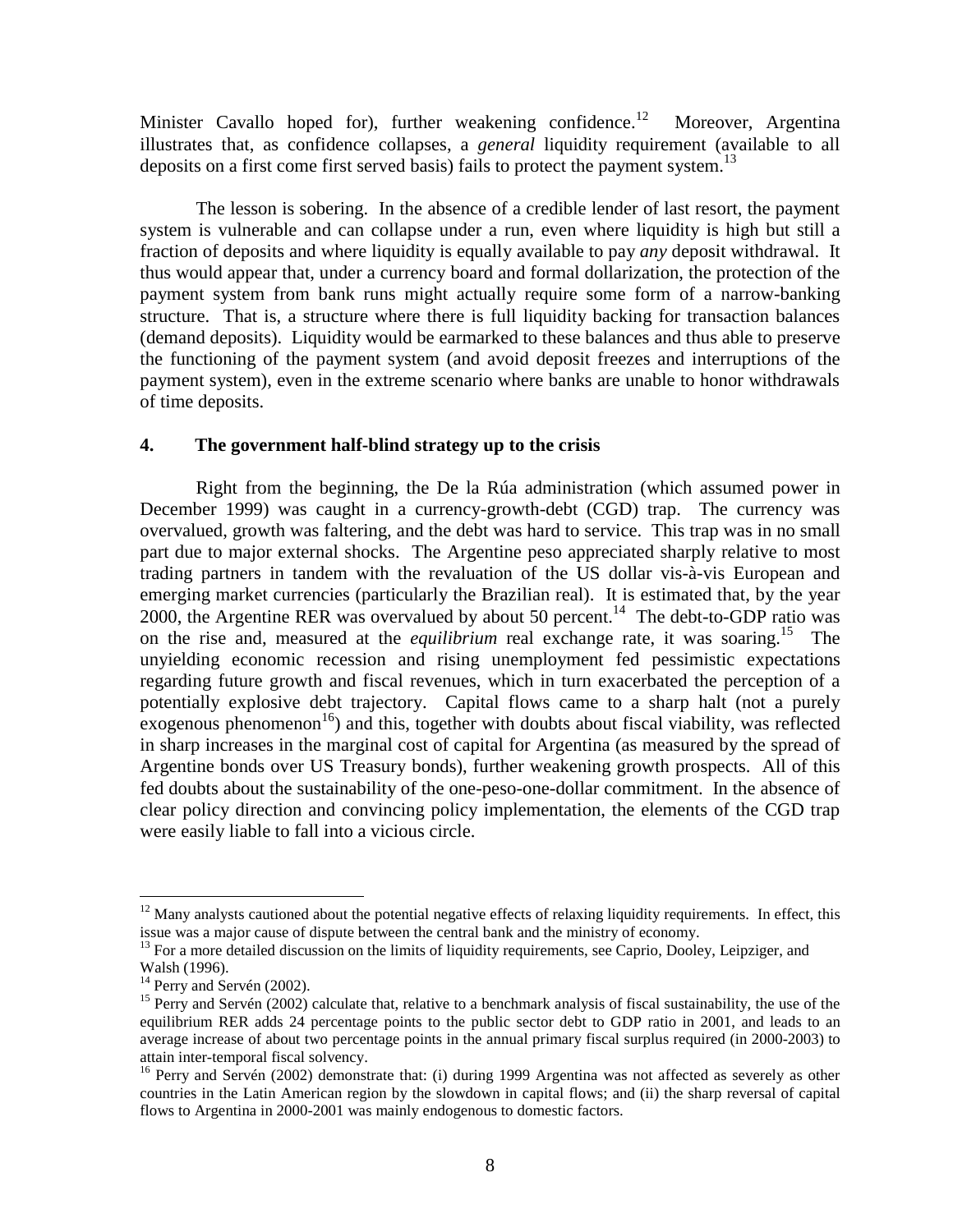The government's strategy to break free from the CGD trap focused on reviving growth, although the means to achieve this objective changed dramatically after April 2001, when Mr. Cavallo took the post of Minister of Economy. (See Box 2 for a chronology of the political and economic events.) During 2000, growth resumption was sought indirectly trying to regain investor confidence through fiscal adjustment, including the "impuestazo" in January 2000. It was hoped that improved confidence would eventually lead to more capital inflows and growth, making the debt and current account sustainable. To be sure, the authorities also tried to address the problem of currency overvaluation directly, through some flexibilization of labor markets.<sup>17</sup> In addition, as confidence was not restored and growth failed to pick up, the authorities shifted their attention towards calming fears of a possible debt default. The December 2000 IMF package (advertised as a US\$40 billion package) was negotiated with this latter objective prominently in mind. However, none of these actions achieved the expected results and hopes of reviving growth faded away.

Minister Cavallo brought his prestige to attempt the rescue. Empowered by Congress with special powers, he focused on rekindling growth, but this time directly, through heterodox measures. These included imposing a tax on imports and subsidizing exports (a fiscal devaluation for trade flows), lowering reserve requirements, and announcing the eventual peg of the peso to the dollar *and* the euro (with equal weights), once these two currencies reached parity. From hindsight, it is clear that the growth-focused strategy, particularly in Mr. Cavallo's heterodox version, was half-blind or naïve. It not only did not yield growth, it also *escalated the uncertainty about the two other components of the CGD trap, namely the uncertainties about the debt and the currency arrangement.*

Doubts about the maintenance of convertibility soared—the one-peso-one-dollar rule had already been broken through the back door for trade transactions and it was feared that it could be broken also for financial transactions. In addition, Mr. Cavallo had pushed successfully for the resignation of central bank president Pedro Pou, who was viewed by investors as a strict guardian of monetary and banking system soundness. Moreover, Mr. Cavallo used his special powers to reform the central bank charter, removing limits on the ability of the central bank to inject liquidity, thereby effectively dismantling the moneyissuance rule that underpinned convertibility.<sup>18</sup> Thus, the talk about a "change in the convertibility model" escalated dramatically, with high uncertainty as to what would the successor model be. The growing doubts about the maintenance of the one-peso-one-dollar rule are illustrated by Figure 1, which shows that the average currency premium increased

<u>.</u>

<sup>&</sup>lt;sup>17</sup> The approval of the labor market reform was linked to a bribery scandal, in which senators were accused of receiving payments from the government to approve the law. The scandal was unresolved, leading to the resignation of vice president Carlos Alvarez.

<sup>&</sup>lt;sup>18</sup> Prior to the April 2001 amendments to the central bank charter, dollar-denominated, internationally traded Argentine government bonds could be treated as part of the country's disposable international reserves, as long as such bonds did not exceed 33 percent of the total. After the amendments, the claims on the government received by the central bank (in repo or as collateral) in the context of its liquidity operations with the banking system no longer counted as part of the maximum of 33 percent of disposable international reserves. Thus, the April 2001 amendments effectively enabled unlimited injection of lender of last liquidity without hard dollar backing. In practice, however, the claims on the government that the central bank received as part of its lender of last resort activity in 2001 did not exceed the 33 percent limit. Nevertheless, the amendment is at least partly responsible for the increased doubts that the currency board would be maintained.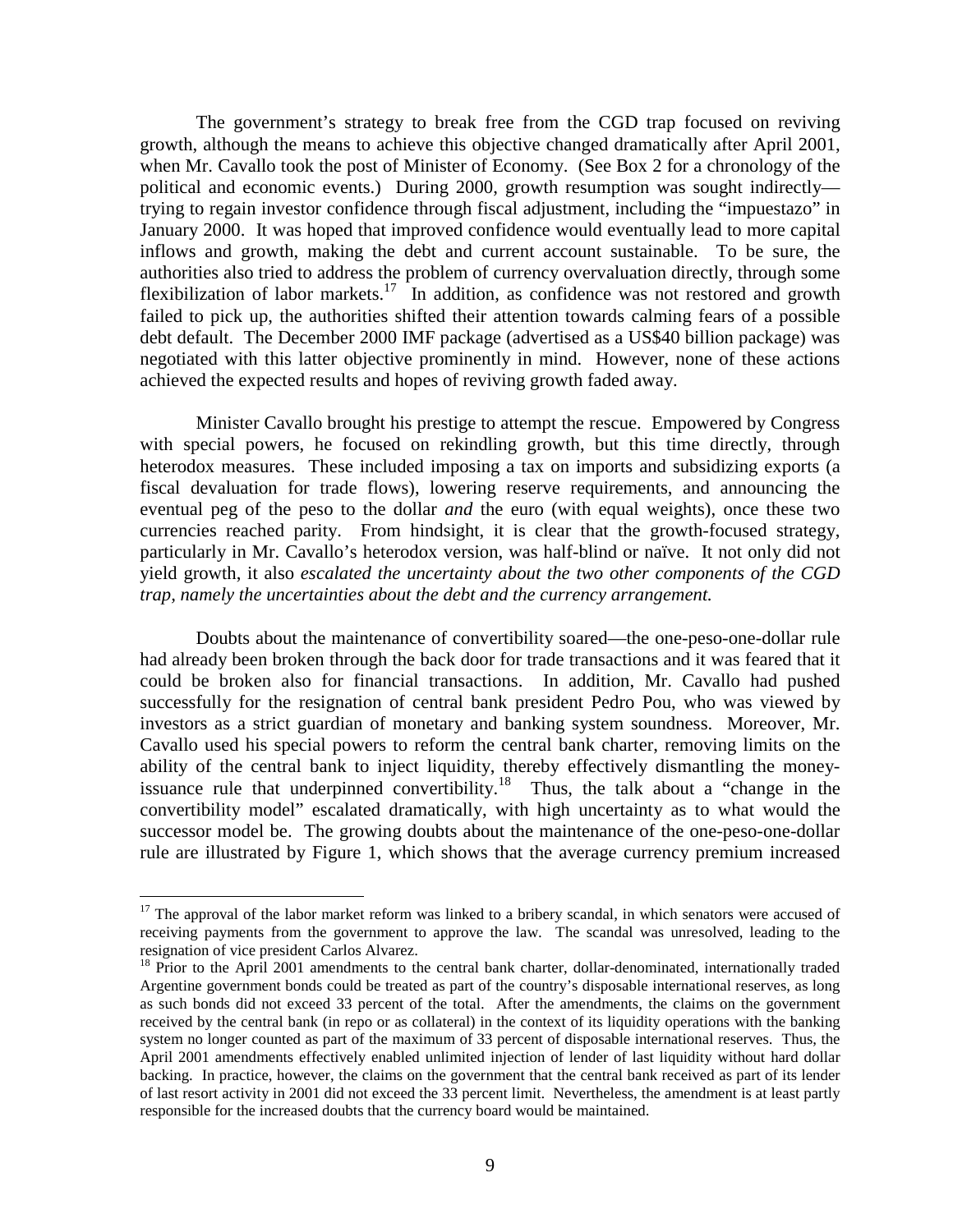sharply *and* became highly volatile after April 2001, reaching very high peaks when Mr. Cavallo introduced some new measures. These doubts are also illustrated by Figure 4, which shows a post April 2001 pronounced rise in the share of dollar deposits in total deposits.

At the same time, uncertainty about the D component of the CGD trap escalated as the government procrastinated in taking a decision on the debt front. Instead of recognizing that debt restructuring was becoming a necessity following the failed attempts to restore growth, the government averted debt service arrears by draining the liquidity of the financial system. In April 2001, the government used moral suasion to place US\$2 billion of bonds with banks in Argentina, allowing banks to use those bonds to meet up to 18 percent of the liquidity requirement. The banking system thus became substantially less liquid and much more exposed to a government default. Total banking system claims on the government rose gradually from less than 10 percent of total bank assets at the end of 1994 to 15 percent at the end of 2000, jumping to nearly 30 percent by end-2001, as shown in Figure 5. This, in turn, heightened concerns about a potential abandonment of the currency board. As choices to finance the deficit through debt rapidly shrank, the specter of money printing loomed bigger.

In the process, the future of public finances, of the banking system, and of the currency became tightly linked. This link foreshadowed the catastrophe, the unthinkable—a disorderly abandonment of the one-peso-one-dollar in an economy with widespread liability dollarization (i.e., dollar debts of non-dollar earners). As a result, the little confidence that remained was completely splintered, particularly once it became clear that the government had completely lost access to finance and was forced to announce a "zero deficit" target for the second half of 2001. The crisis exploded as investors and depositors ran for the exit, as illustrated in Figure 6. This run forced the corralito and a change in government at the end of  $2001.^{19}$ 

In sum, as the strategy of reviving growth failed, the government also failed to craft an exit strategy for the CGD trap. Rather, it exacerbated the uncertainty about the C and D components of the trap, which precipitated the crisis. But was the crisis an inevitable outcome? In the next section we argue that an early definition regarding the currency regime would have significantly increased the chances of avoiding a financial meltdown of the kind that occurred. Such an early definition would have at least reduced the trap to a GD trap and probably could have forestalled the run on the banking system.

## **5. Pesify or dollarize?**

<u>.</u>

To address the C component of the CGD trap, the government could in principle have moved in either one of two directions: (i) float cum stock pesification or (ii) dollarization.

Due to widespread balance sheet mismatches (dollar debts of non-dollar earners), exiting convertibility by floating required the prior pesification of existing domestic financial contracts by decree (stock pesification). Without prior stock pesification, a significant and

<sup>&</sup>lt;sup>19</sup> The fact that the imminence of the crisis lasted several months made the crisis worse because depositors (mostly large and informed ones) had time to withdraw around 18 percent of the deposits, leaving only small depositors in the system.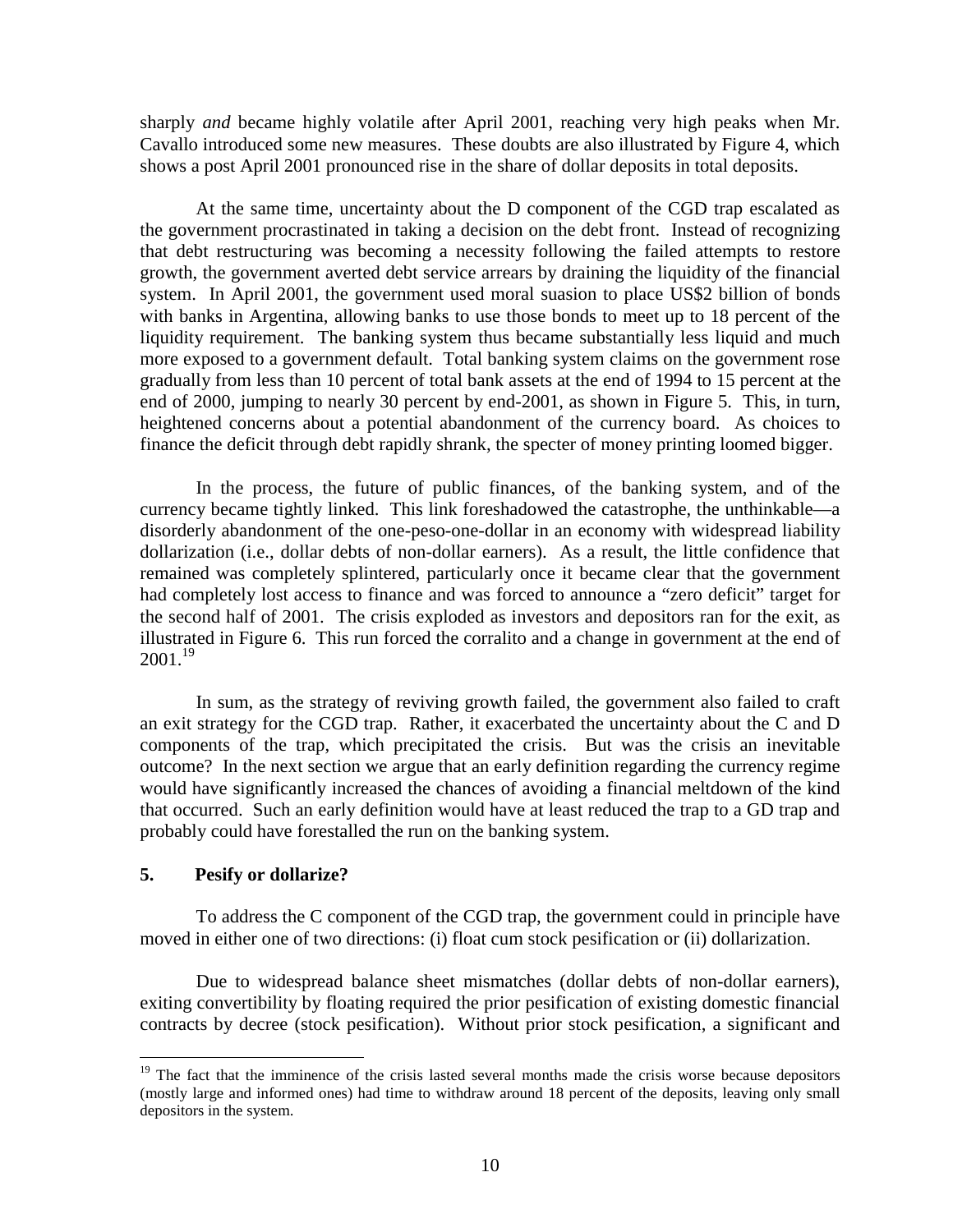discrete devaluation would have immediately wrecked debtors in the non-tradable sector and, hence, the banking system.<sup>20</sup> Stock pesification and float was indeed one way to address the C component of the CGD trap. It was the alternative chosen by the Argentine government under pressure at the beginning of 2002, and its destructive power is now evident.<sup>21</sup>

Was stock pesification cum float a feasible alternative for earlier, more tranquil times? Would it have been less destructive then? We have serious doubts that there is an affirmative answer to these questions. To start with, forcible stock pesification cum float necessarily implied a departure from the one-peso-one-dollar rule, a central piece of the Argentina social contract. This was a "core" or "master" contract that underpinned a wide array of contracts throughout the economy, sustained the function of money as store of value (on which financial intermediation hinged), and commanded deep political support. No government had an incentive to implement such a departure in tranquil times. Forcible pesification cum float was therefore a feasible alternative only for turbulent times. And it was an alternative that almost by necessity had to be implemented in the context of a change in government. In addition, the arbitrary and massive destruction of property rights implied in stock pesification meant that any anticipation of it would have triggered a run. Hence, stock pesification cum float would have required the simultaneous establishment of a deposit freeze or securitization as well as widespread capital controls in order to keep depositors and investors from fleeing. $^{22}$ 

The Argentine experience illustrates that the destructive power of stock pesification goes well beyond the (hopefully transitory) disruption of the payments system. It obliterates the function of money as a store of value, on which financial intermediation hinges. Deposits were also frozen during the Ecuadorian crisis of 1999 and the payment system severely disrupted, but deposits were not pesified, and this contributed to a quick regeneration of financial intermediation once formal dollarization established the dollar as the store of value. The forcible pesification of domestic financial contracts in Argentina, by contrast, was a desperate attempt to escape what Eichengreen and Hausmann (1999) call the "original sin" by committing a graver sin—the murder of money as store of value.<sup>23</sup> Pesified Argentina now waits for a sort of miracle, that is, the resurrection of the peso as a store of value and, with it, the regeneration of financial intermediation.

-

 $20$  Ecuador's 1999 crisis illustrates the dire consequences of floating in the context of a weak fiscal position and widespread currency mismatches (dollar debts of non-dollar earners). The crisis deepened dramatically as nominal devaluation and debtor insolvency were caught in a feedback loop. See De la Torre, García-Saltos, and Mascaró (2002).

 $21$  In early 2002 Argentina stock pesified asymmetrically. In particular, bank loans were pesified at 1:1 and deposits at 1:1.4. On impact, this decision transferred part of the mismatch in the balance sheets of debtors in the non-tradable sector to the balance sheets of banks, resulting in less losses than otherwise to depositors.

 $^{22}$  A negotiated restructuring of government and corporate debts to foreigners appears inescapable under stock pesification. This is because a significant part of Argentine corporate debt and most of the government debt was in dollars *and* subject to foreign jurisdictions, so it could not be forcibly "pesified."

<sup>&</sup>lt;sup>23</sup> As defined by Eichengreen and Hausmann (1999) the "original sin" refers to the condition of a country that has a *weak currency*, defined by the inability of issuing peso debt in international markets. As a result, such country is tragically trapped between currency mismatches (it can only issue long-term debt in dollars) and maturity mismatches (local markets only accept short-duration peso debt).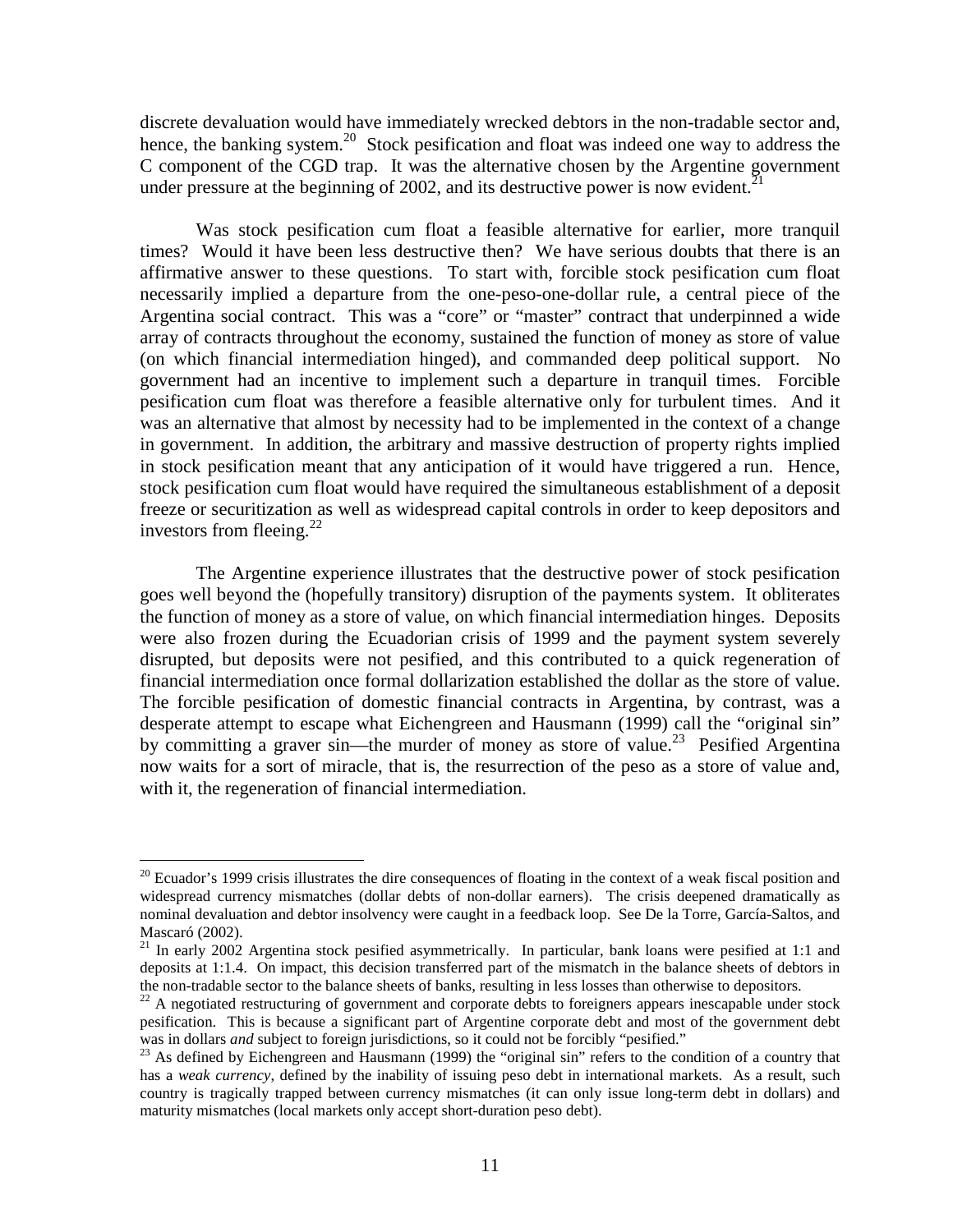In sum, stock pesification cum float was arguably: (i) not an alternative that could have been feasibly implemented in tranquil times or without a change of government; (ii) an alternative that would have in any case provoked a run, requiring a deposit freeze of some form; and (iii) a deleterious alternative for financial intermediation. All these reasons lead us to believe that stock pesification was the least desirable and feasible alternative.

Was dollarization then a better option? The previous arguments, in sharp contrast with a number of other analysts,  $24$  support the view that dollarization was indeed a superior alternative.<sup>25</sup> To be sure, dollarization would have not averted the slow deflationary adjustment to the more depreciated equilibrium *real* exchange rate, with consequent capacity to pay problems and defaults among dollar debtors with incomes in the non-tradable sector (namely, the government and part of the private sector). The move towards dollarization would have, thus, not spared Argentina from significant banking system stress and even some individual bank failures. However, debtors in the non-tradable sector and creditor banks would have had time to adjust and the adjustment process would not have necessarily triggered in a run.

In addition, dollarization would have been consistent with the Argentine social contract based on the long-term commitment to one-peso-one-dollar, with salutary implications for depositor confidence and even for political viability. Depositor confidence would have been boosted not just because the perceived risk of deposit confiscation would have been dimmed significantly, but also because the option-value of foreign bank access to their parent's capital and liquidity would have been better protected. That is, even if a run would have occurred, foreign banks would have likely been more willing to stand behind their Argentine affiliates, compared to the current situation marked by confiscatory (and asymmetric) stock pesification.

Dollarization, though clearly not easy politically, would have arguably been within the scope of the government in power inasmuch as it respected the one-peso-one-dollar rule. In this sense, there is an asymmetry in the political economy of dollarization versus stock pesification. It is generally less costly politically for developing-country governments to maintain an exchange rate parity than to break it. That is why pegs tend to be abandoned during crisis times. This argument is *a fortiori* stronger in the case of Argentina, given the crucial relevance of the currency board to the operation of the financial system.

The dollarization alternative had been considered by the Argentine government in 1999-2000, but lost ground afterwards partly due to political polarization. (It was construed as a symbol of support to Mr. Menem.) By contrast, against a background of continued recession and increasing RER overvaluation, the proposal of stock pesification cum float gained ground.<sup>26</sup> Indeed, the feasibility and potentially salutary effects on depositor

<u>.</u>

 $24$  See, for example, Roubini (2001) and Hausmann (2001).

<sup>&</sup>lt;sup>25</sup> Advocates of this view include, among others, Dornbusch (2001), Calvo (2002).

<sup>&</sup>lt;sup>26</sup> It in fact became somewhat popular in academic and policy circles after Prof. Hausmann's public recommendation to Argentina (first presented in the October 2001 Latin American and the Caribbean Economic Association Meetings in Montevideo) to "pesify" all financial contracts, index them to the consumer price index, and then let the peso float freely (Hausmann 2001). This proposal failed to anticipate that it would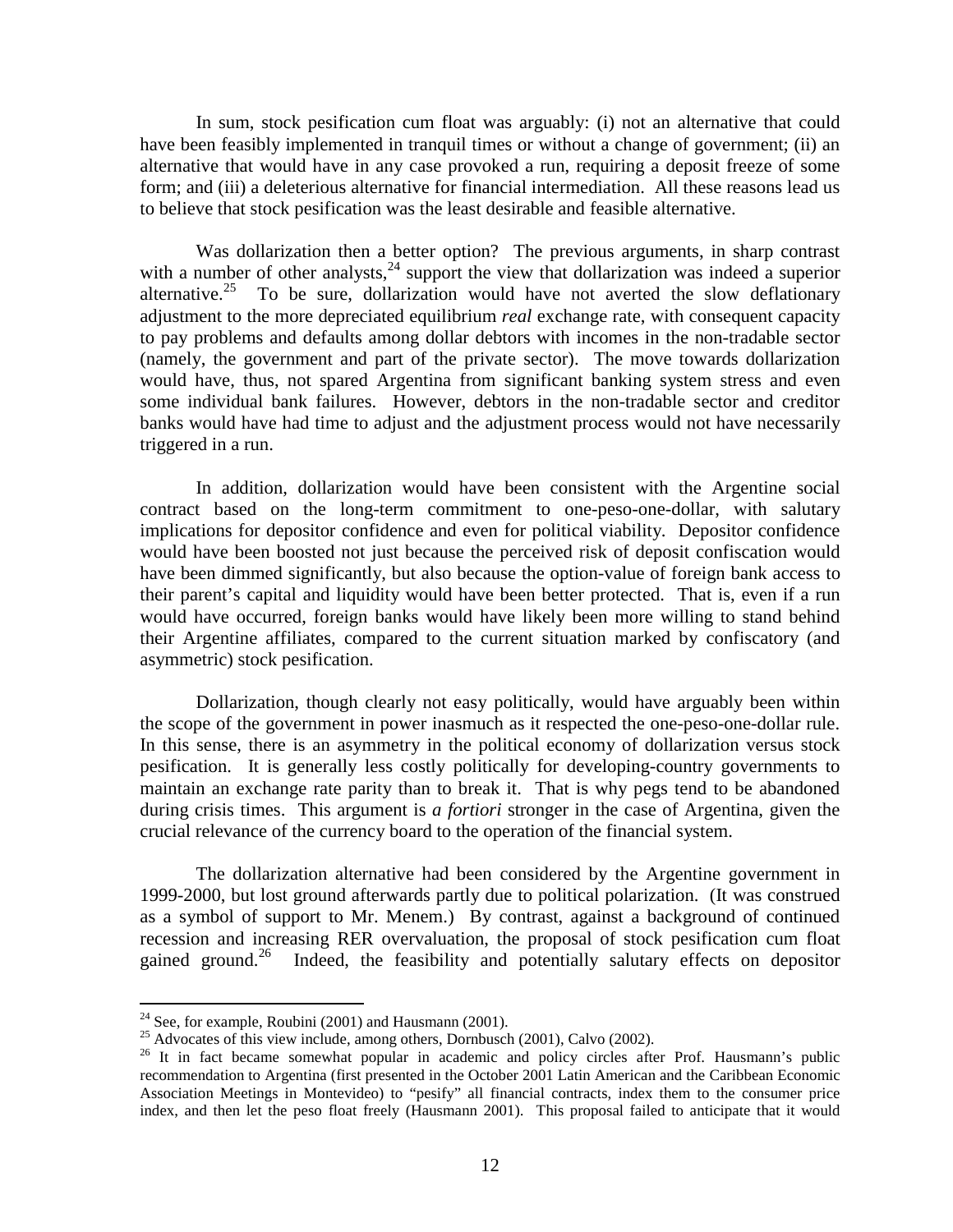confidence of dollarization narrowed during 2001, but did not disappear. A run became more likely once the liquidity of the financial system had been raided (causing a significant step increase in banks' exposure to the government) and once the government was clearly headed towards default in the context of no access to capital markets.<sup>27</sup> A default on the government debt in such circumstances would have made depositors skittish, and a run was a distinct possibility, but not a necessity.

Why was a run less likely under dollarization even in 2001? Any answer to this question is, of course, highly speculative. Nonetheless, we are inclined to believe that the answer is a cautious yes. This is in part because, while deposit withdrawals in 2001 were probably motivated by heterogeneous expectations, much of the depositor activity appears to have reflected fears of a nominal devaluation. Some depositors feared a freeze on deposits or pesification, therefore withdrawing deposits from the banking system. But others, fearing a devaluation, just withdrew their peso deposits or converted them into dollar deposits. In effect, in the months leading to the explosion of the crisis the share of dollar deposits soared, as depositors withdrew more peso deposits than dollar deposits from banks and the currency premium increased (Figure 4). Moreover, a run would have been less likely (or less pronounced) under dollarization to the extent that depositors believed that the currency would overshoot once floated.

The cautious presumption of no run under dollarization, even in the face of a default in government debt, appears not unreasonable in light of Ecuador's experience. In Ecuador, the sole *announcement* of dollarization in January 2000 (formal dollarization was put into law only in March 2000) stopped the depositor run on its tracks and quickly reverted it. This happened even though the Ecuadorian government was in open default (the debt restructuring agreement was signed several months after the dollarization announcement), most banks were highly exposed to the government, and it was no secret that many of the large banks were completely insolvent. There is no obvious reason to believe that developments would have been different in Argentina following dollarization, particularly considering that the Argentine banking system was unquestionably in a substantially better shape than Ecuador's. Moreover, to reinforce the stabilizing effects of dollarization on depositor behavior, Argentina could have taken additional positive steps to relax the link between banking system solvency and fiscal solvency.<sup>28</sup>

In all, it is difficult to escape the conclusion that, from the point of view of preserving healthy links between money and banking, the more obvious non-traumatic strategy to break free from the CGD trap would have included an early dollarization. This exit strategy would have been easier to implement at the time when Argentina still had some access to international financial markets and before Mr. Cavallo announced the inclusion of the euro in the peso peg, thereby fueling currency uncertainty to very high levels (Figure 1).<sup>29</sup> A

 $\overline{a}$ 

inevitably lead to a deposit freeze. The proposal, moreover, seriously underestimated the difficulty of establishing the peso as a store of value in order to re-generate financial intermediation going forward.

 $27$  The failure to secure debt rollover in July 2001 was probably the threshold.

<sup>&</sup>lt;sup>28</sup> A decree passed in 2001 (Presidential Decree 1005) to enable the use of the amounts falling due in the government debt to pay taxes would have helped in this regard.

 $^{29}$  For a detailed chronology of the impact of political and economic announcements on the currency premium, see Schmukler and Servén (2002).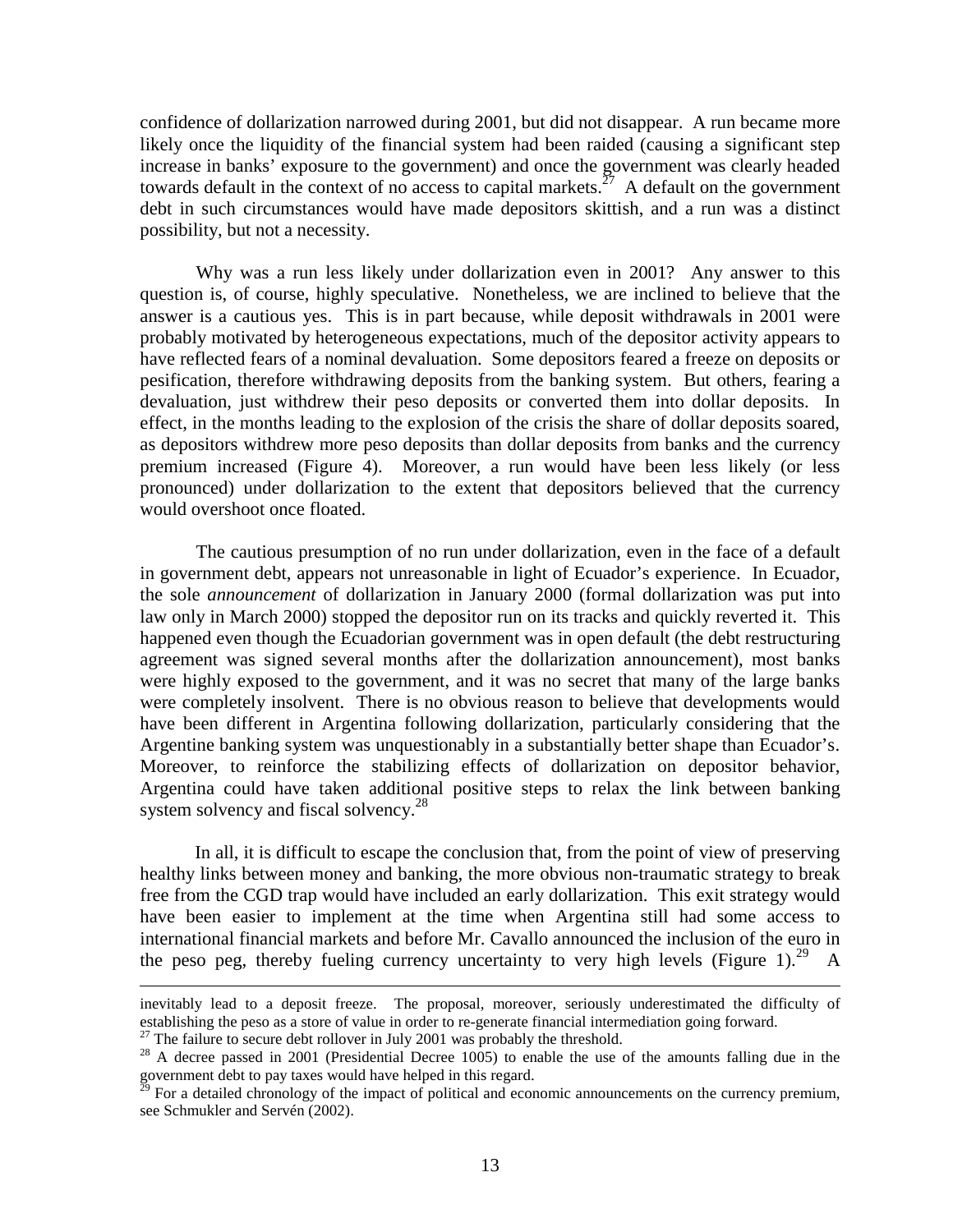relatively early decision to dollarize would have better enabled the government to obtain international financial support to guarantee the continued functioning of the financial system. Dollarization while capital markets were not completely closed to Argentina could have even prevented a default on government debt. Though painfully, the banking system could have absorbed over time the losses associated with rising NPLs as the real exchange rate adjusted towards equilibrium through deflation.

However, a move to dollarization would have needed to be complemented by other factors, given the inconsistency between the peg to the dollar and Argentina's trade and productive structure (see footnote 1 above), and the limits to fiscal adjustment in a recessionary context. Initially, the main function of dollarization would have been to stabilize the financial system and stem the run. Over time, however, the premium of introducing some nominal flexibility would have risen. As a result, dollarization would have been increasingly considered as only one step towards building what we elsewhere call a viable "dollar trinity," which combines the dollar as the store of value, with increasing price flexibility, and sound institutions (De la Torre, Levy Yeyati, and Schmukler 2002).

# **6. Dollarization, nominal flexibility, and pesification at the margin**

From the previous discussion it follows that dollarization was the best available alternative provided that it would have been followed over time by greater nominal flexibility. In this section, we argue that the needed flexibility could have been gained by "pesification at the margin"—i.e., the introduction of a new domestic currency for transactions purposes either spontaneously or by design—in contrast with the typical dollarization argument that assumes that flexibility is achieved naturally over time.<sup>30</sup>

Dollarization advocates typically downplay some important aspects related to the success of the dollarization avenue, or simply state them as obvious preconditions.<sup>31</sup> In particular, they acknowledge the need for greater nominal flexibility in light of the limitations imposed by the loss of the exchange rate as an adjustment mechanism, and the need of fiscal discipline consistent with the loss of the inflation tax. Moreover, they often advertise dollarization as an irrevocable decision that, inasmuch as it restricts monetary financing of the budget, can help foster fiscal discipline, inducing governments to adjust nominal fiscal spending more flexibly.

This latter view is naïve and ultimately wrong, as the Argentine experience illustrates. To start with, nominal flexibility in fiscal spending is seldom verified in practice (in either emerging or industrial economies). Political realities severely constrain the margin to reduce nominal fiscal expenditure, especially in the context of a recession. This was decisive factor

-

 $30$  Roubini (2001), for instance, argues that "as dollarization at the current parity does not prevent the balance sheet effects from occurring over time and it does not even solve the short-run competitiveness problem while is has also undesirable long-run consequences, it is the least desirable alternative." Our argument stresses that pesification at the margin could avoid the disastrous effects on financial intermediation of a sharp devaluation (understated by Roubini) while enabling a degree of nominal adjustment to deal with RER overvaluation.

 $31$  Quoting Calvo (2002), hard pegs (of which dollarization is an example) have "to be supplemented by adequate institutions and regulatory conditions. For example, it is essential that government wages and regulated prices show a high degree of flexibility."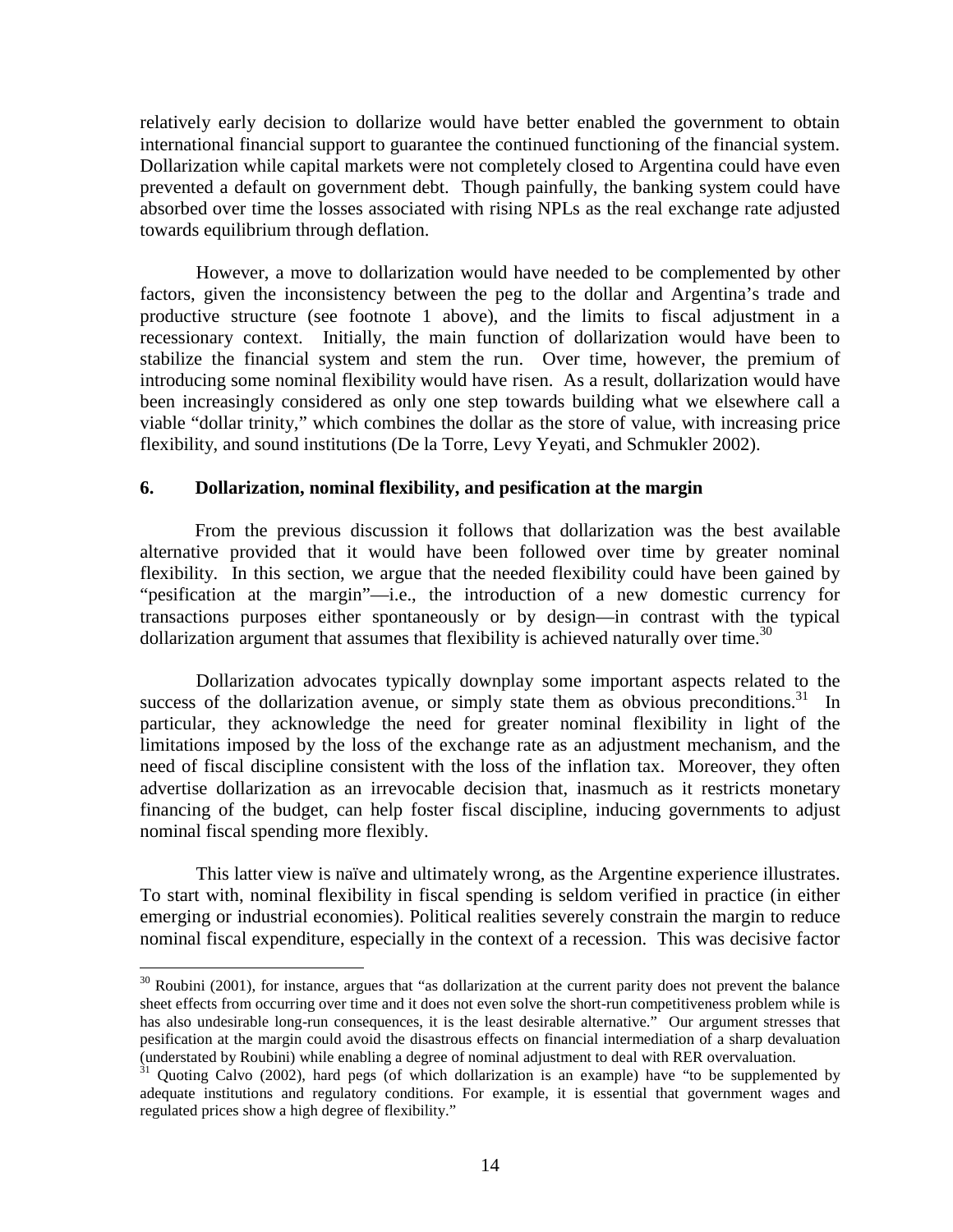in the evolution of the Argentine CGD trap (see above). Nominal adjustment of the budget was achieved only to a limited extent at the expense of a protracted recession that in the end made the external debt unsustainable. The reduction in public expenditure that should have accompanied the curtailment of access to external financing did not go beyond an insufficient and politically costly wage cut never meant to be permanent.<sup>32</sup>

As a result, the restriction on monetary financing of the deficit was eventually violated through a somewhat compulsory placing of domestic debt and, ultimately, through the issuance of public and provincial paper that differed from currency only cosmetically. As Figure 2 shows, once the funding capacity of the domestic markets was exhausted, the government resorted to the issuance of small-denomination federal bonds (*Lecop*) redeemable for federal tax payments, in a failed attempt to preserve the printing restrictions imposed by the currency board. Similarly, in the case of the province of Buenos Aires, financing needs exceeding local revenues and federal transfers were eventually met by the placement of provincial bonds in domestic markets and the launch of the province's own small denomination paper, the *patacón* (Figure 3). Thus, the persistent fiscal imbalance, far from adjusting to the budget constraint imposed by the monetary regime, *de facto* circumvented it, rendering the regime all but a formal arrangement.

In fact, the previous charts understate the surge of local money printing. As Table 4 indicates, a number of other provinces adopted similar mechanisms to finance their deficits, and, as a result, the total stock of these quasi-monies reached more than 2,600 millions of Argentine pesos or about 23 percent of total pesos in circulation by the end of December 2001, and had already doubled by the end of March 2002.

Two lessons can be drawn from this evidence. Firstly, there are perils in imposing a hard budget constraint when the government is incapable of squaring its fiscal accounts in the short run. One key peril is the spillover of fiscal problems into the financial system. As noted earlier, on its way towards outright monetary financing of its budget, the Argentine government dramatically increased the exposure of the banking sector to fiscal default.

Secondly, the convertibility law was easier to sidestep than originally believed. This is apparent from the ease with which the Argentine government in need of funds resorted to money printing with another name. It is easy to see that the same could have happened under dollarization. Dollarization *per se* would not have overcome the CGD trap as long as the fiscal imbalance was a given (at least in the short term) and not easily reversed by a reduction in nominal public expenditures. Dollarization too would have likely been accompanied by a proliferation of local quasi-monies that would have reflected the simple fact that a fiscal deficit cannot be eliminated merely by a monetary arrangement. Quasi-monies more than a problem in themselves are, therefore, a symptom of a deep inconsistency between a strict monetary framework and the nominal rigidities that this framework cannot magically eliminate.

-

 $32$  Public sector wages and contracts in the federal government were cut by 13 percent in the second semester of 2001, but the reduction could not be extended to provincial workers. Moreover, although the cuts were meant to adjust endogenously in order to meet the zero deficit rule, further reductions were judged to be politically unfeasible and were never implemented.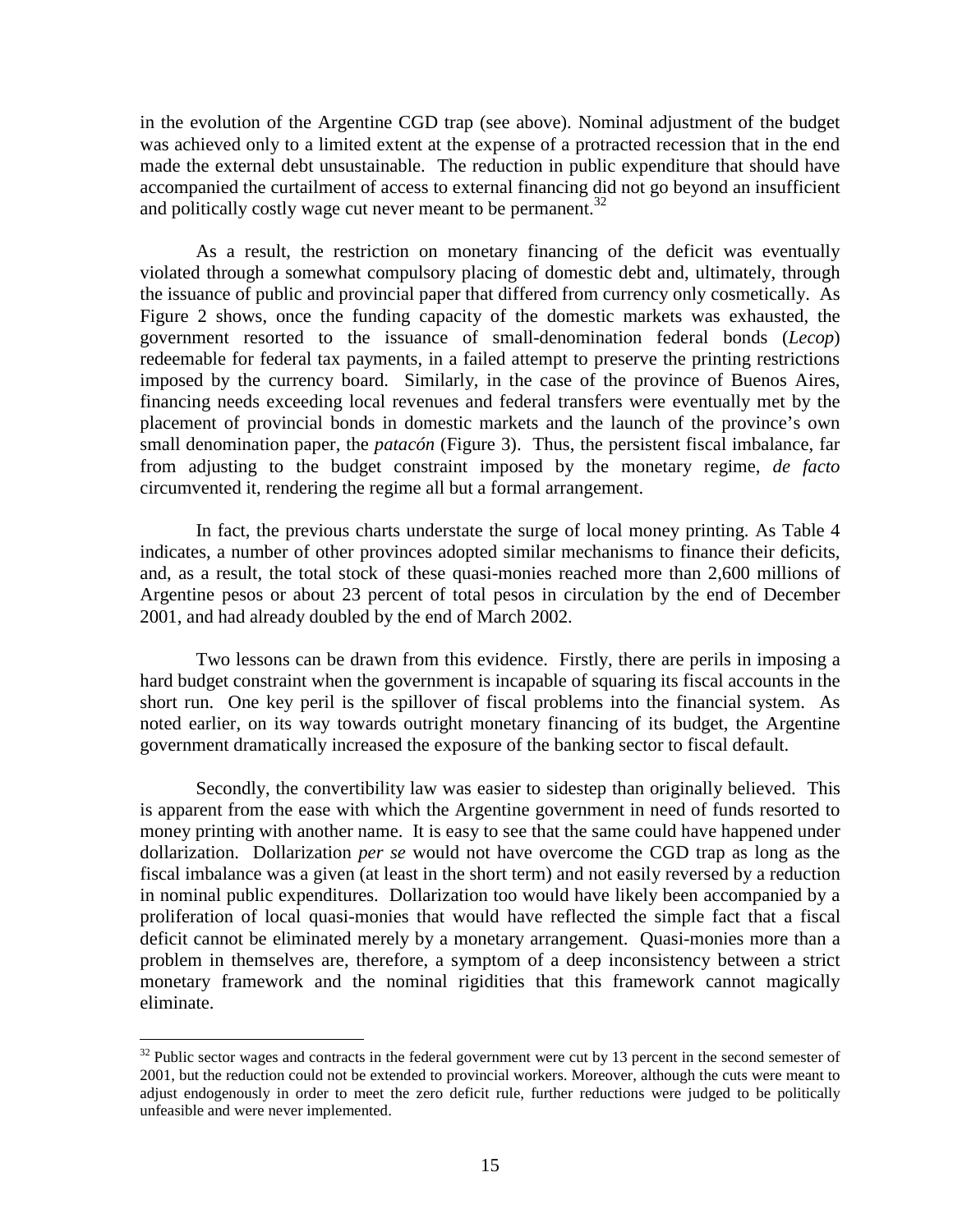Indeed, not only did the recourse to printing quasi-monies relaxed the cash flow constraints faced by the public sector, but it also worked as an adjustment mechanism for the private sector, which rapidly embraced the new bills as an instrument to reduce labor costs circumventing labor market rigidities. However, the fact that most of these quasi-monies were accepted for tax payments at face value, coupled with the convertibility of the peso in which they were denominated, limited the amount of nominal flexibility that could be achieved through its use to a secondary market discount that never exceeded 10 percent.<sup>33</sup>

In the previous section we argued that dollarization would have been a better option to stem the depositor run and deal with the C component of the CGD trap in Argentina. But dollarization, of itself, would not have led to nominal flexibility in fiscal spending and could have been highly inconvenient—and possibly unsustainable—at a time when a large adjustment in the *real* exchange rate to a more depreciated equilibrium level was required. However, dollarization does not necessarily imply that there is no partial way out of the greenback (as discussed in Levy Yeyati and Schmukler 2001).

This partial way out would typically take place through pesification at the margin, as was already occurring in Argentina, albeit in a disorderly manner, through the issuance of quasi-monies. That is, following the formal dollarization of existing financial contracts, partial "de-dollarization" could materialize in practice by exploiting and giving order to the spontaneous emergence of quasi-monies (such as the *Lecop* and *patacones*) or by the direct introduction of a new currency by design. The quasi-money that may provide a government with a spontaneous escape valve out of nominal fiscal rigidities in the face of a drying up in financing can also be turned into an opportunity for recomposing a degree of sustainable flexibility (to adjust the budget as well as the relative prices of tradables to non-tradables) in a financially dollarized emerging economy.

To be sure, the introduction of a new currency by design may find political support only once the crisis is well underway. Even at that stage, it is more likely that the process of pesification at the margin in a currency board or dollarized country would start with the spontaneous printing of quasi-monies.<sup>34</sup> However, it seems plausible that, as part of crisis management and resolution, once a quasi-money has emerged spontaneously—in reflection of nominal rigidities and under severe cash flow constraints—the authorities could shepherd it and eventually formalize it, at least into a currency for transactions. The success of this effort would, of course, hinge on the simultaneous implementation of a comprehensive program with improved fiscal policies and the requisite institutional and structural reforms.

In the specific case of Argentina, pesification at the margin would have been preceded by stock dollarization—i.e., the dollarization of all existing financial and nonfinancial contracts—to stem the run and stabilize financial conditions. Political support was (and still is) weak for this type of option, however, possibly due to the fact that the debate in Argentina and elsewhere continues to revolve around the two extreme views (stock

<u>.</u>

 $33$  The discount was due more to a liquidity premium than to the associated credit risk.

<sup>&</sup>lt;sup>34</sup> It is hard to conceive how the authorities of a dollarized country may have the incentives or the political backup to reintroduce a new local currency by design.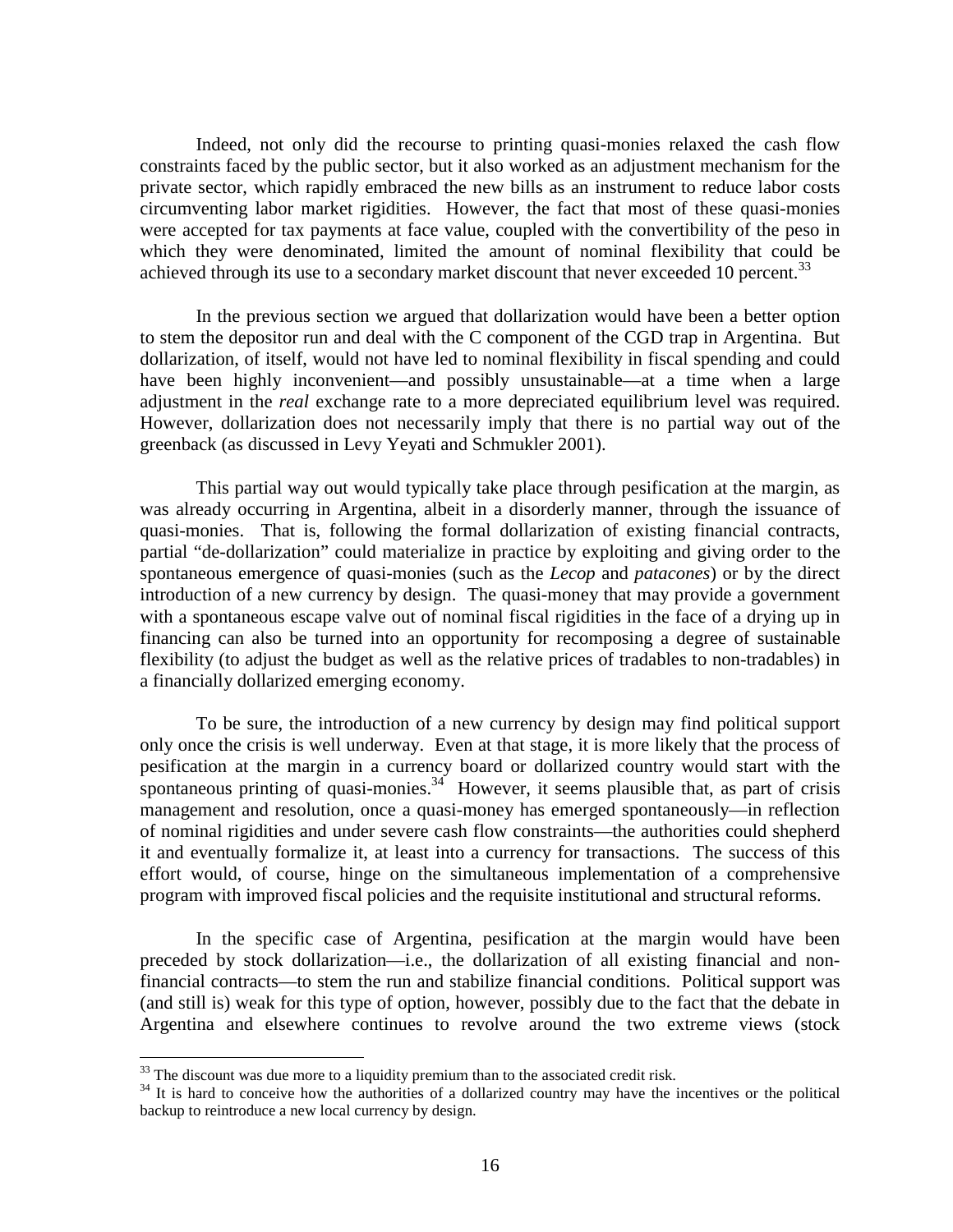pesification cum float and plain vanilla dollarization). At any rate, while the precise manner in which pesification at the margin would have been formalized after stock dollarization is a valid matter for debate, the basic process is somewhat of a moot point, since local currencies could have been easily recycled into one new national money.<sup>35</sup>

The new currency would have been part of a bi-monetary system, in the sense that its use would have been circumscribed, at least initially, to transaction purposes, with the dollar used as the store of value for savings. The new currency would have realistically been externally non-convertible. It would have fluctuated against the dollar. Moreover, it could have been granted legal tender status and, possibly also, exclusivity for tax payments purposes, so as to consolidate its transactional demand.

Pesification at the margin is certainly not a panacea, but it would no doubt be a way to allow a degree of flexibility in a dollarized system. Pesification at the margin through a new currency would provide flexibility to adjust fiscal spending to income *and*, as long as there is less than complete indexation of wages to the dollar, to correct misalignments in the real exchange rate (the relative price of tradables to non-tradables).<sup>36</sup>

The logic of pesification at the margin is grounded theoretically and empirically in the distinction between money as a means of payment and money as a store of value. Indeed, the money used for payments transactions needs not be the same as the money used for savings and to organize financial intermediation. The analysis in Ize and Parrado (2002) attests to such theoretical point. Empirically, the distinction is commonly observed—Perú, Bolivia, Uruguay, Costa Rica, Guatemala are among the countries in Latin America where the domestic currency is used for transactions while the dollar is the currency of denomination for most financial contracts. The logic is reinforced by the post-devaluation experience in Argentina. The legal and political obstacles that hampered the government's strategy forcibly to stock pesify clearly indicate the limitations of establishing the local currency as *store of value* in a financially dollarized economy. In contrast, the transactions demand for the domestic currency (both for the old peso and the quasi-monies) remained relativelt stable even through the depths of the Argentine crisis.

Pesification at the margin can become a relevant alternative for some emerging economies, particularly considering that financial dollarization has been a pervasive phenomenon in emerging markets for some time, and has been growing *pari passu* with financial globalization.<sup>37</sup> To the extent that it admits pesification at the margin, dollarization could arguably be turned into a viable alternative (if accompanied by appropriate institutional improvements) for some open emerging economies with highly dollarized financial systems that are trying to survive in the midst of increasingly globalized and volatile financial markets.

<u>.</u>

<sup>&</sup>lt;sup>35</sup> We deliberately abstract from the problem of an unfair wealth transfer between different issuers once currencies are monetized by a central bank. Conceivably, such transfers could be undone either within the monetization scheme or directly through countervailing budgetary transfers.

<sup>&</sup>lt;sup>36</sup> Interestingly, dollar indexation of wages is rare even in the most financially dollarized emerging economies.

<sup>&</sup>lt;sup>37</sup> Financial dollarization, following Ize and Levy Yeyati (2001), denotes the holding by residents of foreign currency-denominated assets and liabilities.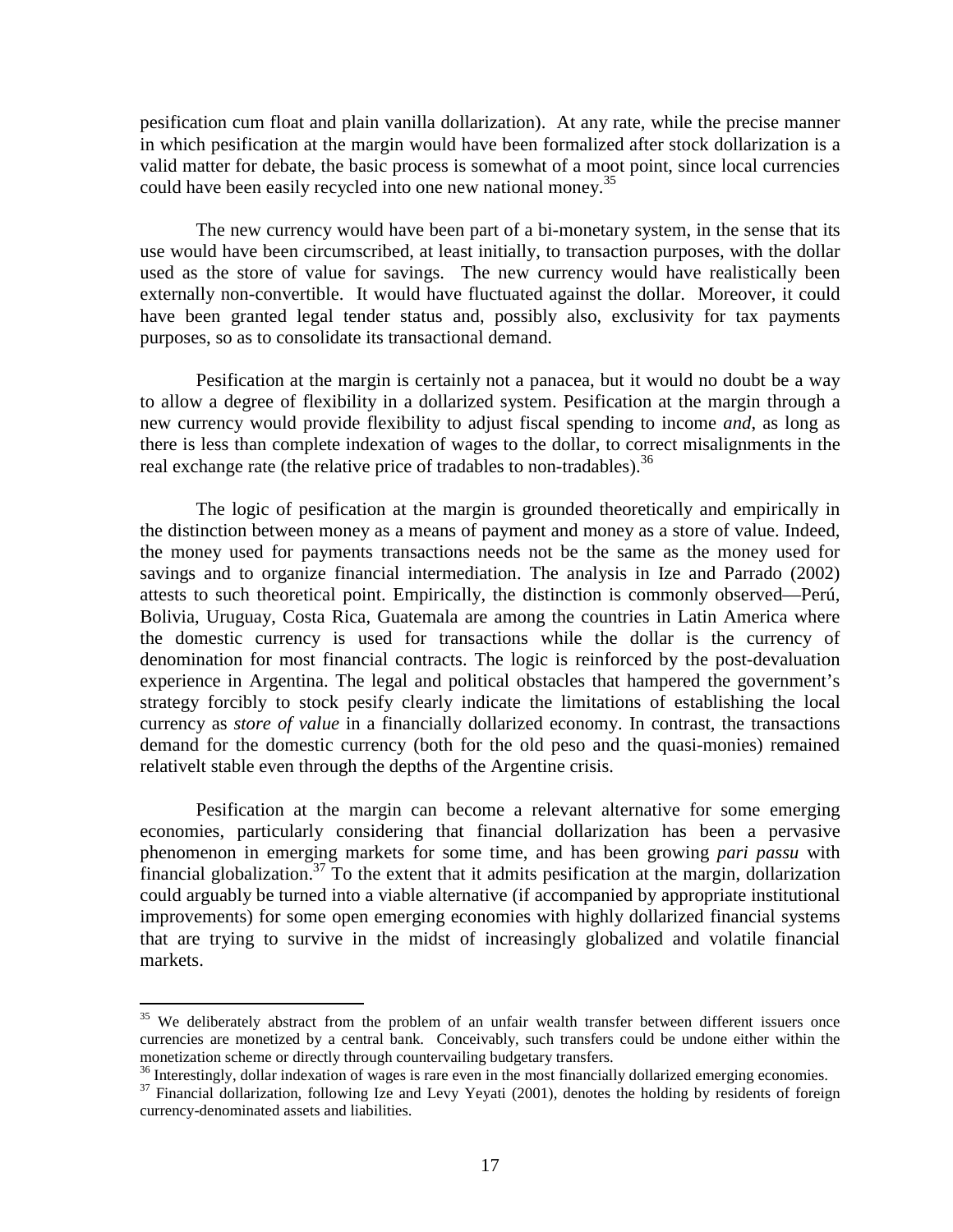Pesification at the margin can help mitigate the oft-seen inconsistency between financial structure and trade structure. That is, the inconsistency housed by countries whose trade and productive structure clearly argues against pegging to the dollar (see footnote 1) but where a long history of instability and faulty policies has led to not-easy-to-reverse financial dollarization. Moreover, a bi-monetary scheme (peso transactions and dollar savings) can also be the basis of a new design of prudential norms for dollarized financial systems norms that are needed to address the type of issues discussed in section 3, including the challenge of preserving the payments system from the financial vulnerabilities arising from credit risk in the non-tradable sector.<sup>38</sup> Pesification at the margin, however, leaves open the complex question of the currency of denomination for financial intermediation (particularly for the non-tradable sector) in the future.

In sum, even under the extreme turbulence of the second half of 2001 in Argentina, arguments based on the need to preserve viable links between money and banking and avoid a run militate in favor of *de jure* dollarization over forcible pesification. However, absent other sources of flexibility, dollarization would have been eventually undermined by a massive issuance of provincial bonds. Accordingly, the need to generate a minimum nominal flexibility to undo de CGD trap would have benefited from the creation of a new, nonconvertible currency to be used as a means of payment, possibly based on the monetization of the small-denomination bonds that proliferated when other sources of deficit financing run out. The introduction of a new currency at the margin, initially for transactions, with legal tender privileges under the control of the Central Bank, either by design or by the consolidation of one or more of the existing local bonds, would have provided a much less disruptive way out of the rigid constraint imposed by the one-to-one rule.

## **7. Final remarks**

After the reforms following the Tequila crisis, the Argentine financial system was relatively strong. The system was prepared to work well under the currency board, or under full dollarization, although there were some hidden weaknesses that were not acknowledged ex-ante through prudential norms.

The procrastination in addressing the currency and debt components of the currencygrowth-debt (CGD) trap, that caught Argentina after 1998, helped precipitate a financial crisis. As growth did not pick up and external credit dried up, the options to the government narrowed sharply and any decision became more costly. The crisis could probably have been avoided or minimized with an early dollarization, provided that it was followed over time by the introduction of greater nominal flexibility, which could have been achieved in practice through pesification at the margin.

The costs and benefits of dollarization should have been evaluated at least under four dimensions.

<sup>&</sup>lt;u>.</u>  $38$  De la Torre, Levy Yeyati, and Schmukler (2002) discuss possible solutions to these problems, including a narrow banking-type financial structure or a separation of transaction and investment banks by currency of intermediation.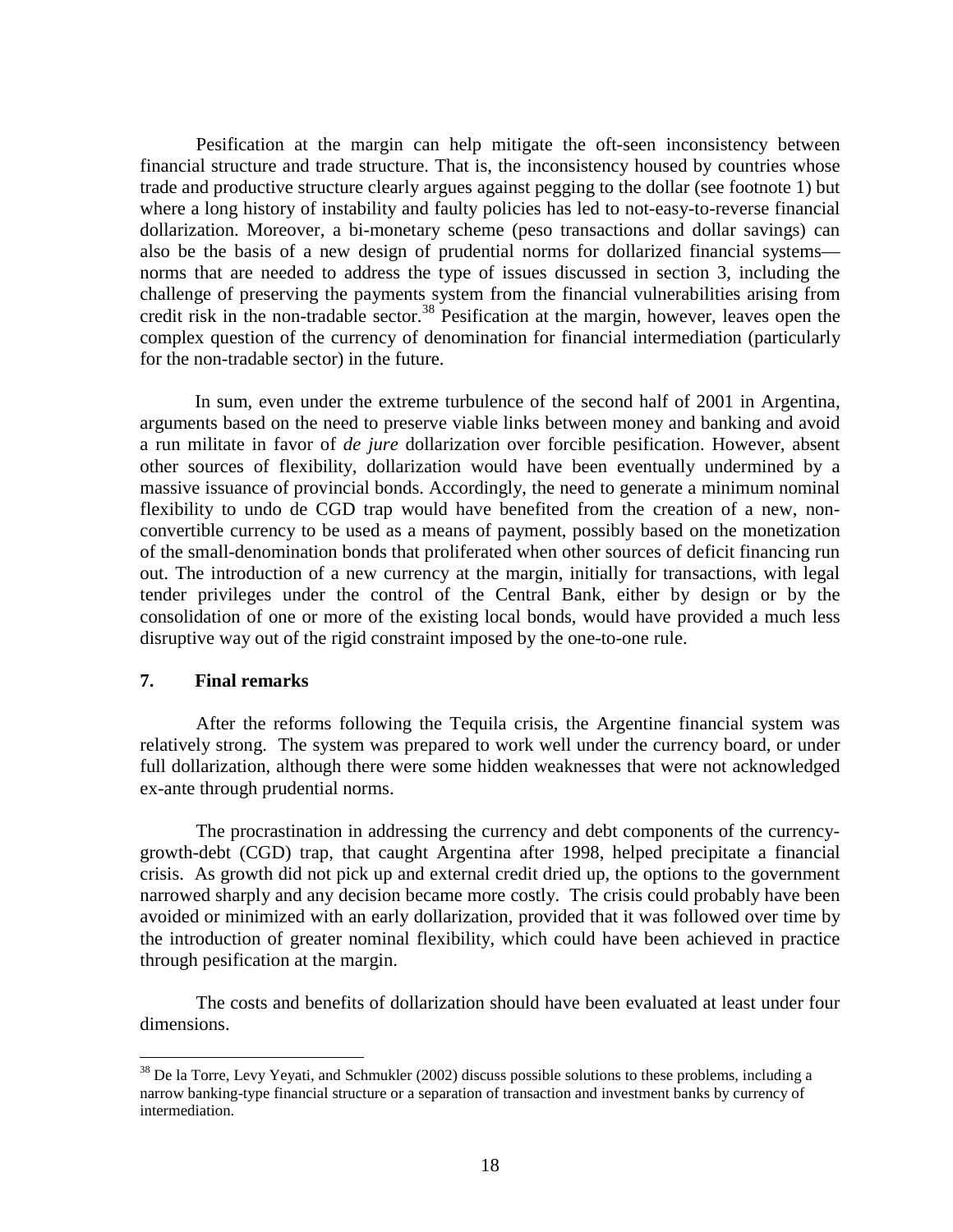#### a. *Government default probability and severity*

The extent of default is likely to be larger under stock pesification cum float because tax revenues are in pesos and the real exchange rate tends to overshoot.

# b. *Financial system stability and functioning*

Dollarization would have ensured a store of value, on which financial intermediation hinges. It would have removed fears of deposit freezes and stock pesification, making bank runs much less likely.

## c. *Growth*

Short-run growth: By maintaining the financial intermediation function, dollarization would have avoided a payment system collapse (deposit freeze) and could have provided a short-term rebound in growth, due to return in confidence (as illustrated by Ecuador). Dollarization would have provided a clear and fast signal on the new regime for the economy. Stock pesification cum float, by contrast, takes more time to achieve credibility, since the government must gain reputation by building a consistent track record.

Long-run growth: Whether stock pesification cum float comes out ahead of dollarization depends on how much long run growth is derived from real wage flexibility, on the one hand, or the access to low-cost finance, on the other. It also depends on how much long-run growth depends on the institutional framework and the non-violation of contracts. Nominal flexibility could be increased over time under dollarization, mainly through pesification at the margin. But it would not likely reach the degree of flexibility that a well-functioning flexible exchange rate regime can afford.

# d. *Political economy*

Dollarization would have maintained the basic social contract that every peso was worth a dollar. In that light, it was politically less difficult to dollarize than to stock pesify. Stock pesification could only be done, as the experience shows, in the midst of a crisis and in the context of a change in government. There were no incentives for any government to break the parity and freeze deposits if the economy was not under severe stress. The potential long-run benefits of having a flexible exchange rate appear to be hardly a compensation for the huge short-run costs of forcible stock pesification, particularly considering that dollarization is not inherently in conflict with pesification at the margin.

To conclude, the option to dollarize would have probably limited the costs of the crisis, although it would not have spared Argentina from significant adjustment costs. In the end, the country needed to adjust to the new equilibrium real exchange rate. The analysis in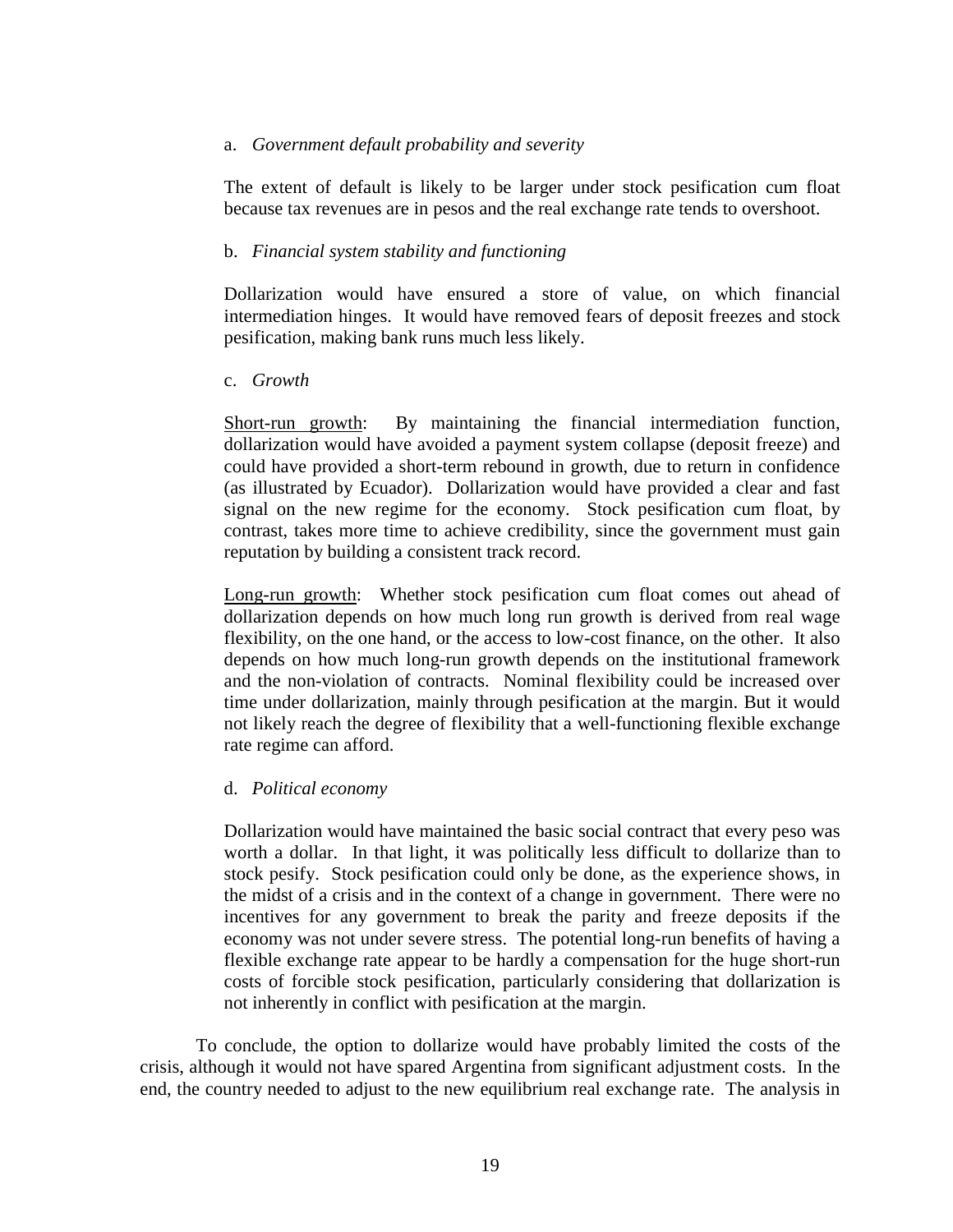this paper suggests that the costs of adjustment could have been lower under dollarization plus pesification at the margin than under stock pesification. To the extent that the transactions demand for this new currency was non-zero, as the demand for many provincial bonds in Argentina has shown, this option would have avoided breaking all dollar-based domestic contracts in the economy and, with it, would have averted the collapse of the financial system. At the same time, through pesification at the margin, this alternative could have yielded a degree of flexibility with which to adjust government spending to income as well as to correct the misalignment of the *real* exchange rate, without having to destroy financial intermediation in the process.

Though this paper has discussed the different options available to Argentina, further analysis on how to exit a currency board or dollarization without a massive violation of property rights is warranted more generally. Such analysis would be of particular relevance to emerging economies whose financial systems are highly dollarized but whose trade and productive structures make a dollar peg highly inconvenient.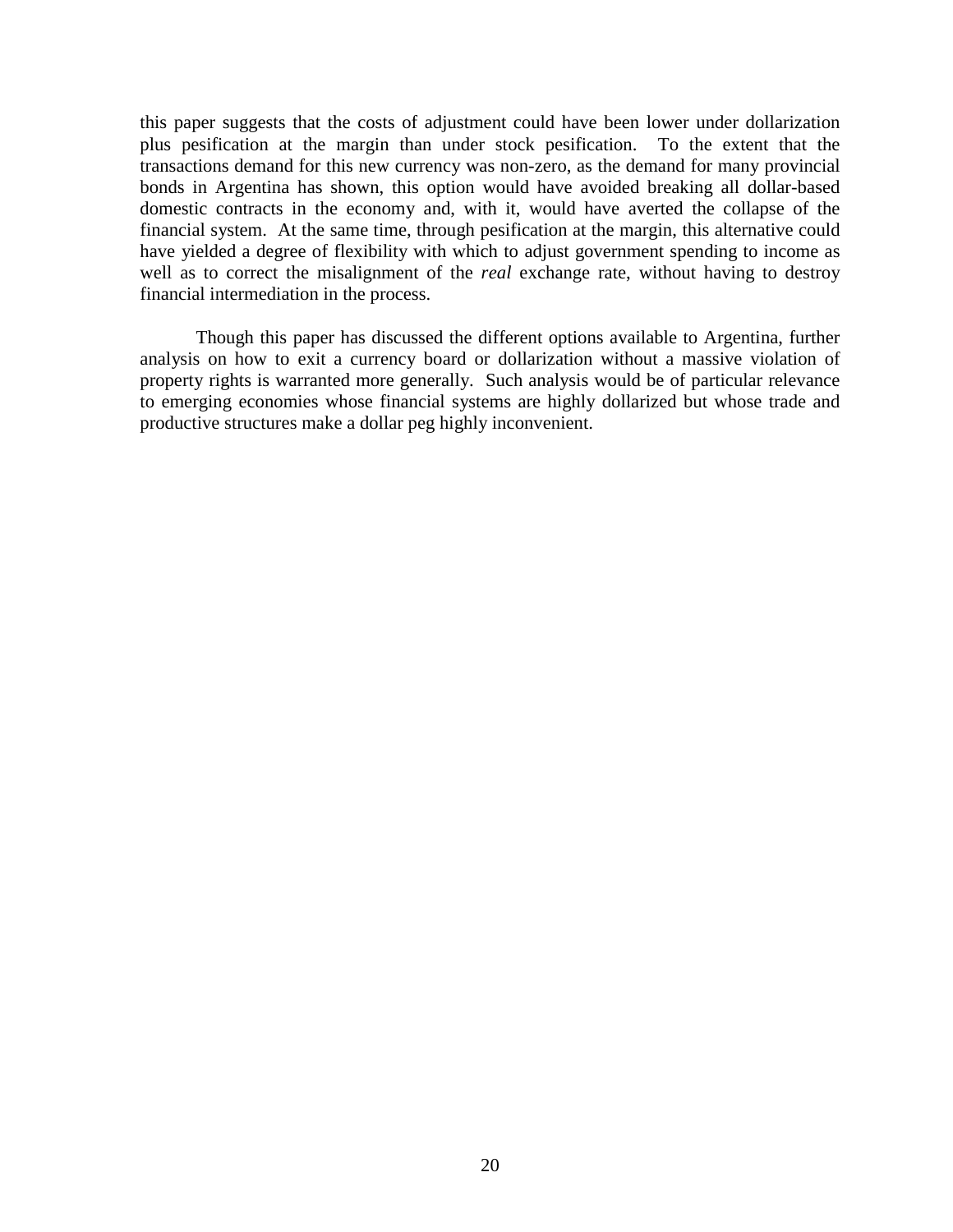#### **References**

- Calomiris, Charles, and Andrew Powell, 2001, "The Argentine Financial System under the Currency Board," mimeo, Columbia University.
- Calvo, Guillermo, 2002, "The Case for Hard Pegs," mimeo, University of Maryland.
- Calvo, Guillermo, Alejandro Izquierdo, and Ernesto Talvi, 2002, "Sudden Stops, the Real Exchange Rate and Fiscal Sustainability: Argentina's Lessons," mimeo, Inter-American Development Bank, paper presented at the Annual Meetings of the IADB.
- Caprio, Gerard Jr., Michael Dooley, Danny Leipziger, and Carl Walsh, 1996, "The Lender of Last Resort Function Under a Currency Board: The Case of Argentina," *Open Economies Review*, 7 (July), pp. 617-642.
- De la Torre, Augusto, 2000, "Resolving Bank Failures in Argentina," Policy Research Working Paper 2295, March.
- De la Torre, Augusto, Roberto García-Saltos, and Yira Mascaró, 2002, "Banking, Currency, and Debt Meltdown: Ecuador Crisis in the Late 1990s," in process.
- De la Torre, Augusto, Eduardo Levy Yeyati, and Sergio Schmukler, 2002, "Financial Globalization: Mixed Blessings," mimeo, World Bank.
- Dornbusch, Rudiger, 2001, "Argentina at the End of the Rope ," mimeo, MIT.
- Eichengreen, Barry, and Ricardo Hausmann, 1999, "Exchange Rates and Financial Fragility," NBER Working Paper 7418, November.
- Feldstein, Martin, 2002, "Argentina's Fall: Lessons from the Latest Financial Crisis," *Foreign Affairs*, March/April.
- Goldfajn, Ilan, and Gino Olivares, 2000, "On Full Dollarization: The Case of Panama," mimeo PUC-Rio.
- Hausmann, Ricardo, 2001, "A Way Out for Argentina: The Currency Board Cannot Survive Much Longer," Financial Times, October 30.
- Ize, Alain, and Eduardo Levy Yeyati, 2002, "Financial Dollarization," forthcoming in the *Journal of International Economics*.
- Ize, Alain, and Eric Parrado, 2002, "Dollarization, Monetary Policy, and the Pass-Through," mimeo, April, IMF.
- Levy Yeyati, Eduardo, 2001, "10 años de Convertibilidad: La Experiencia Argentina," forthcoming in the *Revista de Análisis Económico*.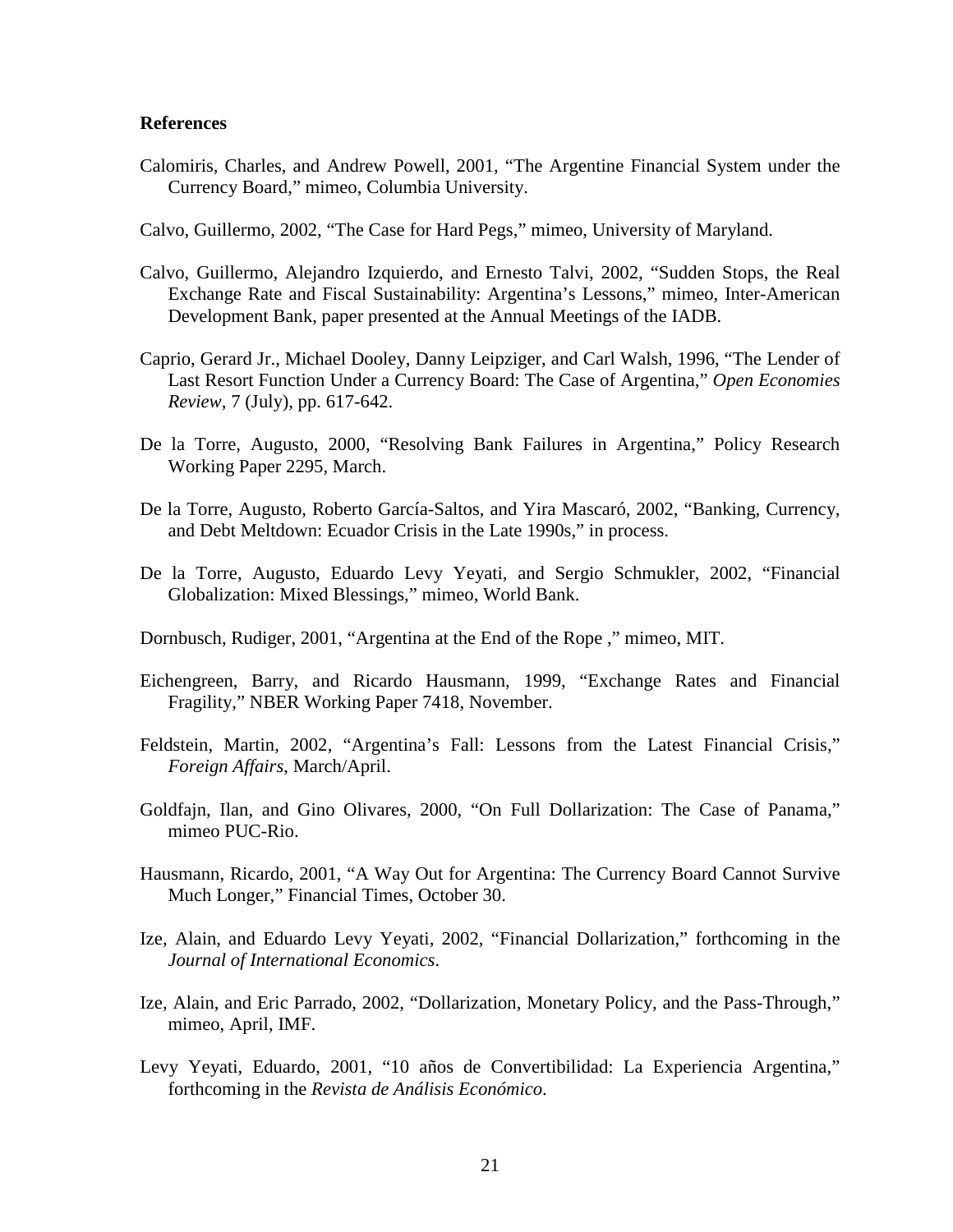- Levy Yeyati, Eduardo, and Sergio Schmukler, 2001, "Dollarization and Floating," mimeo, Universidad T. Di Tella.
- Mussa, Michael, 2002, "Argentina and the Fund: From Triumph to Tragedy," mimeo, Institute for International Economics.
- Perry, Guillermo, and Luis Servén, 2002, "The Anatomy and Physiology of a Multiple Crisis: Why Was Argentina Special and What Can We Learn from It?," mimeo, World Bank.
- Roubini, Nouriel, 2001, "Should Argentina Dollarize or Float? The Pros and Cons of Alternative Exchange Rate Regimes and Their Implications for Domestic and Foreign Debt Restructuring/Reduction," mimeo, New York University, December.
- Schmukler, Sergio, and Luis Servén, 2002, "Pricing Currency Risk under Currency Boards," forthcoming in the *Journal of Development Economics*.
- World Bank, 1998, *Argentina: Financial Sector Review*, Report No. 17864-AR, September.
- World Bank, 1999, *Argentina: Implementation Completion Report*, Provincial Bank Privatization Loan and Bank Reform Loan, Report No. 19467, June.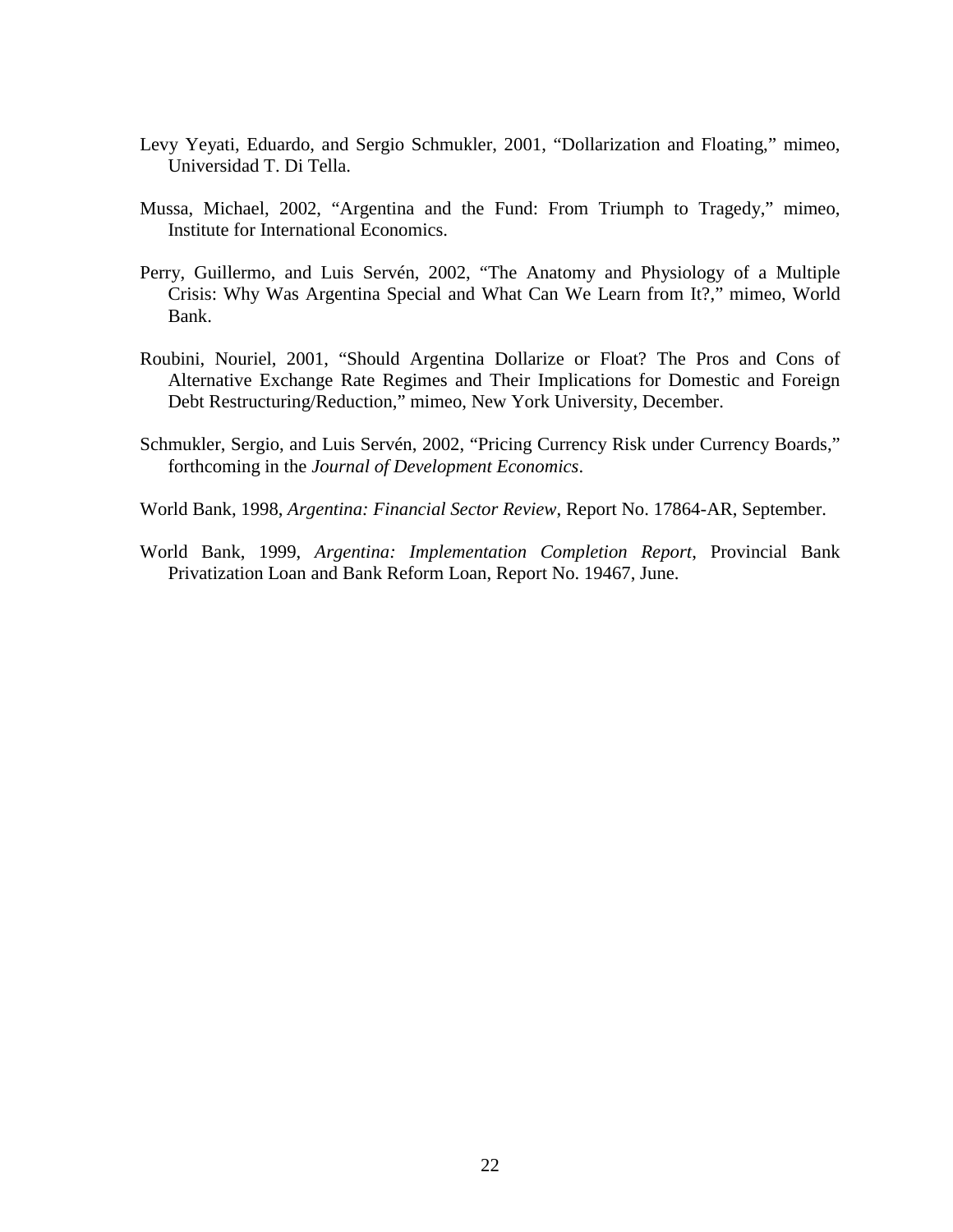#### **Box 1. Argentina: Post-1994 Banking System Strengthening**

Effective and ambitious financial sector reforms vigorously adopted in the second half of the 1990s were translated in a major consolidation and internationalization of the banking system (Table 1). The number of banks shrunk from 166 in 1994 to 89 in 2000. Banks exited not just through mergers and acquisitions but also through bank closures. The number of public banks decreased from 32 in 1994 to 15 in 2000, reflecting an aggressive privatization process of provincial banks. The number of branches of foreign-owned banks increased from 391 in 1994 to 1,863 in 2000, while the share of these banks in the system's assets rose from 15 to 73 percent.

This process was accompanied and underpinned by an acceleration in the pace of legal, regulatory, and supervisory innovations. The main improvements in the regulatory and contractual environment for the banking system are briefly described below.

#### *1. A quantum leap forward in a market-friendly approach to prudential oversight*

Much of this process was organized around the innovative BASIC program (in Spanish:  $B = \text{bonos}$ ; A  $=$  auditoria; S = supervision consolidada; I = información; and C = calificadoras de riesgo). BASIC was an Argentine-bred approach, superimposed on internationally recognized CAMELS-based supervisory methodology, to enhance the complementarity between official and market monitoring. The "B" in BASIC emphasized the requirement on banks to issue subordinated debt so as to generate better price signals of bank risk. The "A" stood for a program to improve internal and external audits. The "S" referred to the implementation of consolidated supervision of financial conglomerates. The "I" reflected a major program to enhance the quality, depth, coverage, and dissemination of information—through higher reporting standards for financial statements, broader and easily accessible information on debtors, and more stringent information requirements on financial group structure and ownership. And the "C" referred to the requirement on larger banks to have annual ratings by international rating firms. Partly as a result of the implementation of the BASIC program, it was broadly believed that Argentina in the late 1990s was near full compliance with the Basle Core Principles for Effective Banking Supervision.

Particularly noteworthy in the Argentine regulatory reform was the introduction of rigorous system of capital requirements, defined to absorb both credit and market risks, and significantly more stringent that the Basle minimum standard. The system featured various components. One component was minimum capital requirement for credit risk of 11.5 percent of risk-weighted loan exposures to the private sector, with variable weights within each loan class depending on the risk of individual loans, as measured by the interest rate charged on the loan. This ratio, moreover, was augmented by a factor for banks receiving lower CAMEL ratings. In addition, during 2000, positive risk weights were introduced for loans to the government and mark to market requirements were introduced for holdings of government bonds. Finally, capital requirements were set separately to absorb unexpected fluctuations in interest rates and in the prices of private sector securities.

Also noteworthy were the stringent liquidity requirements, high by international standards, and intended to work counter-cyclically—i.e., to be tightened during buoyant times and relaxed during times of systemic liquidity squeeze. By 1998, most deposits (those with maturities of less than 90 days) required a 20 percent (remunerated) reserve.

#### *2. A "best practice" scheme for troubled bank resolution*

After the Tequila, Argentina introduced key institutional innovations to enhance the bank exit framework, including Art. 35bis of the banking law—which created an efficient system for bank closure and resolution—and a privately managed limited deposit insurance scheme (SEDESA). This framework greatly contributed the consolidation of the banking system through the exit of unviable banks. Argentina became a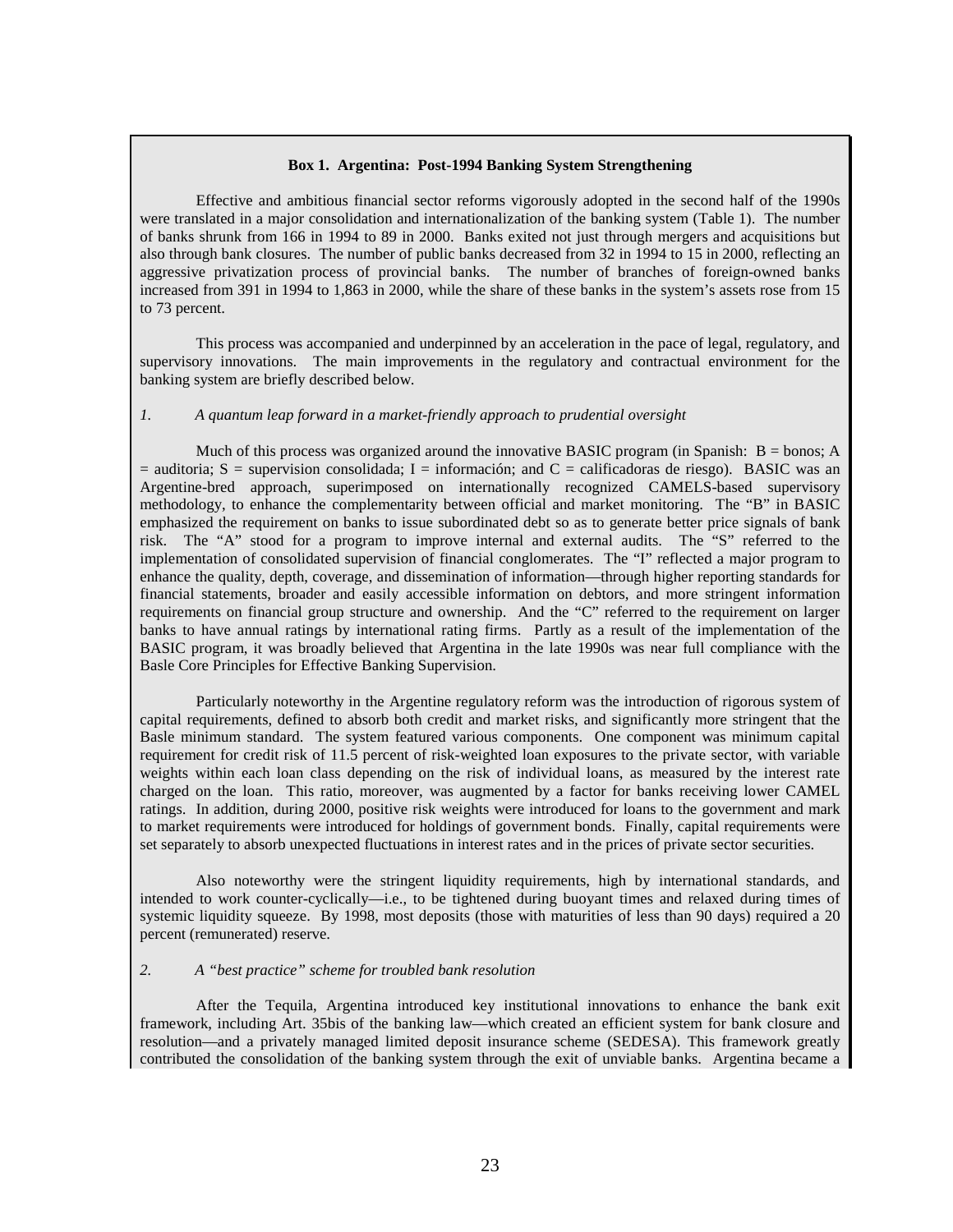salient case in the region where unviable banks (and not just small ones) were actually closed—between 1995 and 2000 about 20 banks were closed using the powers of Article 35bis.<sup>39</sup>

#### *3. Privatization of provincial banks*

Between 1994 and 1998, 16 provincial banks were privatized within a process that, though not perfect, was among the most aggressive and successful in the region. $\frac{1}{2}$ 

#### *4. Contingent repo facility*

This was an over-collateralized facility, structured in order to partially compensate for the virtual lack of a domestic lender of last resort and to strengthen the banking system's capacity to weather a liquidity crisis. The facility gave the BCRA the option to sell dollar-denominated Argentine government bonds to a consortium of reputable international banks, subject to a buy-back clause (with an embedded implicit interest rate). In 1999, the World Bank reinforced this facility by committing contingent funds to help meet margin calls in the event it was activated. By the end of the 1990s, the contingent repo line ensured the liquidity of about 10 percent of the system's deposits, in addition to the equivalent of nearly 20 percent of deposits already held in the form of liquid and safe FX assets (dollar cash and near-cash in the central bank and commercial banks).

#### *5. Improvements in the framework for creditor rights and corporate insolvency*

In 1995, Argentina enacted a new modern insolvency law that fostered a substantially improved system of corporate liquidation and rehabilitation. Similarly important reforms were implemented to improve the enforcement of secured and unsecured creditor rights. The World Bank assessment of Argentina's degree of compliance with international standards on insolvency and creditor rights found that, if one ignores the changes introduced most recently (in March 2002), the "permanent" framework for corporate insolvency and creditors rights is "largely consistent with the Principles."

<u>.</u>

<sup>&</sup>lt;sup>39</sup> For further details see De la Torre (2000).

<sup>&</sup>lt;sup>40</sup> A thorough assessment of the process and results of provincial bank privatization in Argentina can be found in World Bank (1999).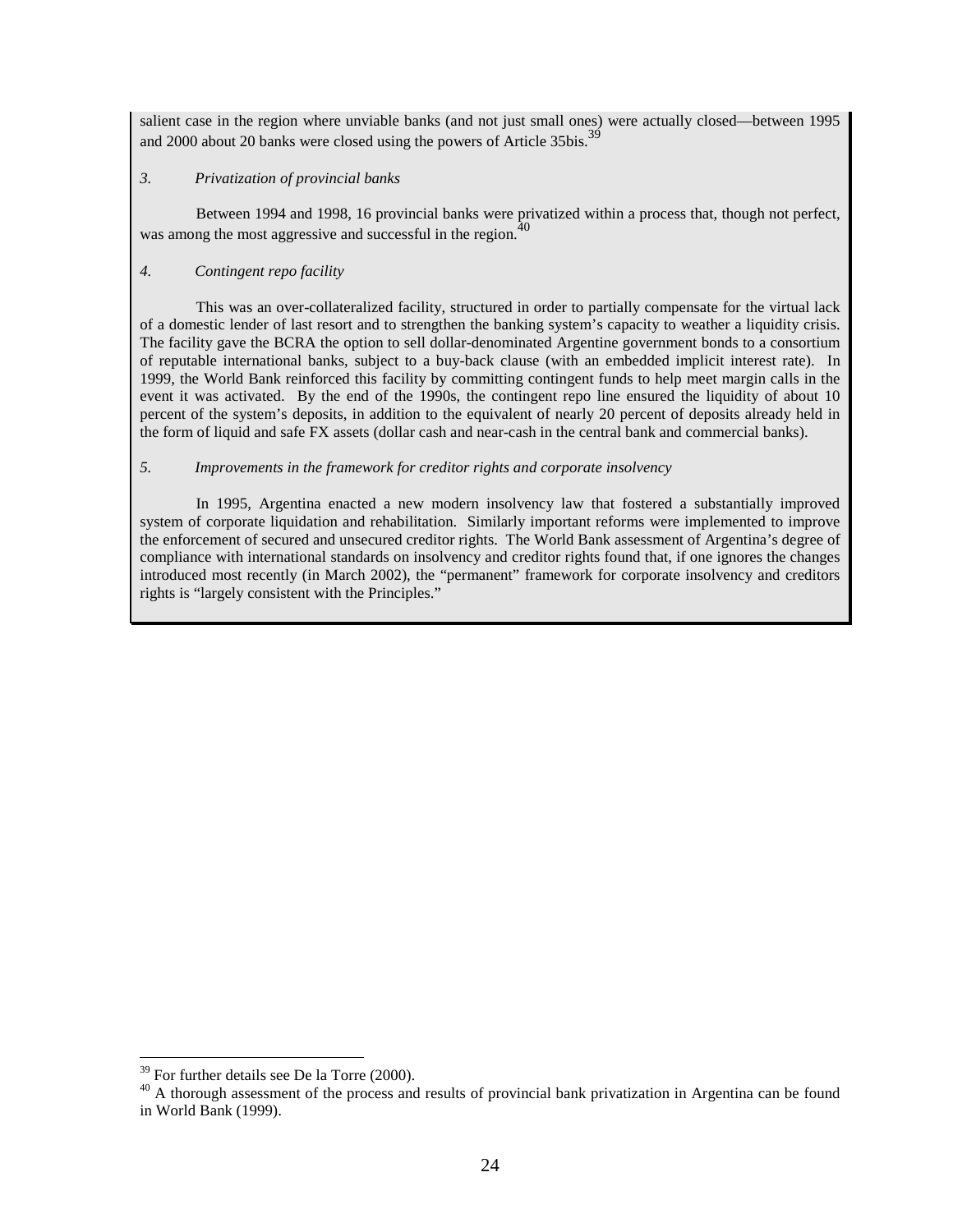#### **Box 2. Argentina's Via Crucis**

- President De la Rúa takes power in December 1999 when the country is already in recession and the public debt has reached high levels.
- The government tries to gain confidence, and thus restore growth, through fiscal adjustment.
- The "impuestazo" is implemented in January 2000. The new tax scheme includes, among other things, an increase in the taxation on consumer goods, an extension of VAT to health insurance and transportation, and an extension of the income tax base.
- The fiscal adjustment does not bring growth. Rather, the recession deepens and doubts about debt sustainability increase dramatically.
- The political weakness of the De la Rúa's administration becomes evident when vice president Carlos Alvarez resigns in October 2000.
- In December 2000, Minister Machinea negotiates a US\$40 billion package with international financial institutions and domestic financial institutions to extend the public debt maturity and try to ease fears of default. The deal implied a much lower amount of fresh funds, around US\$12 billion.
- The government's bet is that once these fears were eased, growth would resume, but growth does not pick up and Mr. Machinea resigns in March 2001.
- The newly appointed economy minister Lopez Murphy resigns after two weeks in office, upon strong opposition to the new fiscal austerity package he sent to Congress on March 16.
- Mr. Cavallo becomes economy minister once more. He is empowered by Congress with special powers and tries different, more direct, measures to revive growth. On April 16, 2001, he proposes to congress an amendment to the convertibility law, according to which the peso would be pegged to a basket consisting of US dollars and euros with equal weights, when the dollar-euro rate reaches 1:1. Congress approves the amendment in mid-June 2001. This change aims at better aligning the peso more with Argentina's trading partners.
- On April 25, 2001, the president of the central bank, Mr. Pedro Pou, resigns amid disagreements with Mr. Cavallo and other members of the government. Mr. Roque Maccarone replaces Mr. Pou.
- On July 10, 2001, the government, after being forced to pay 1,410 basis points over US Treasuries to place a short-term bond, announces a "zero deficit" rule.
- It thus becomes obvious that the government cannot tap capital markets without the debt exploding.
- To implement the zero deficit rule, the government pushes hard for an IMF-supported program. But to obtain it, the government needed an agreement with the provinces on tax revenue sharing.
- Mr. John Taylor, US Treasury under secretary, declares that there would not be any external help for Argentina until it can comply with its objective of a zero deficit.
- On October 26, 2001, the negotiations toward an agreement with the provinces on the distribution of tax revenues fail (again).
- On October 28, 2001, minister Cavallo starts negotiations to obtain resources from the IMF and the US Treasury to purchase collateral for new bonds to be issued in an exchange for the nearly US\$100 billion of local and external debt.
- On October 29, 2001, Mr. Cavallo defines the debt exchange operation as voluntary. The old debt would exchange for bonds paying seven percent per year and guarantee by taxes revenues. However, the IMF and US Treasury ask for compliance with the zero deficit and an agreement with the provinces on the tax revenue sharing before any kind of financial support is given. The negotiations last for more than a month.
- On November 19, 2001, the IMF announces that it would not make any new disbursements to Argentina without being satisfied that the country has secured the goals previously defined.
- On December 2, 2001, the government announces measures restricting deposit withdrawals (the corralito). Withdrawals are limited to 250 pesos (dollars) per week per account.
- On December 19, 2001, Mr. Cavallo and all other ministers resigned.
- On December 20, 2001, President De la Rúa resigns and Mr. Ramon Puerta becomes interim president.
- On December 23, 2001, Mr. Rodriguez Saa, governor of one of the provinces, becomes the new interim president. His period is supposed to last 60 days, until elections are called on March 3, 2002. He declares the suspension of external debt payments for at least 60 days.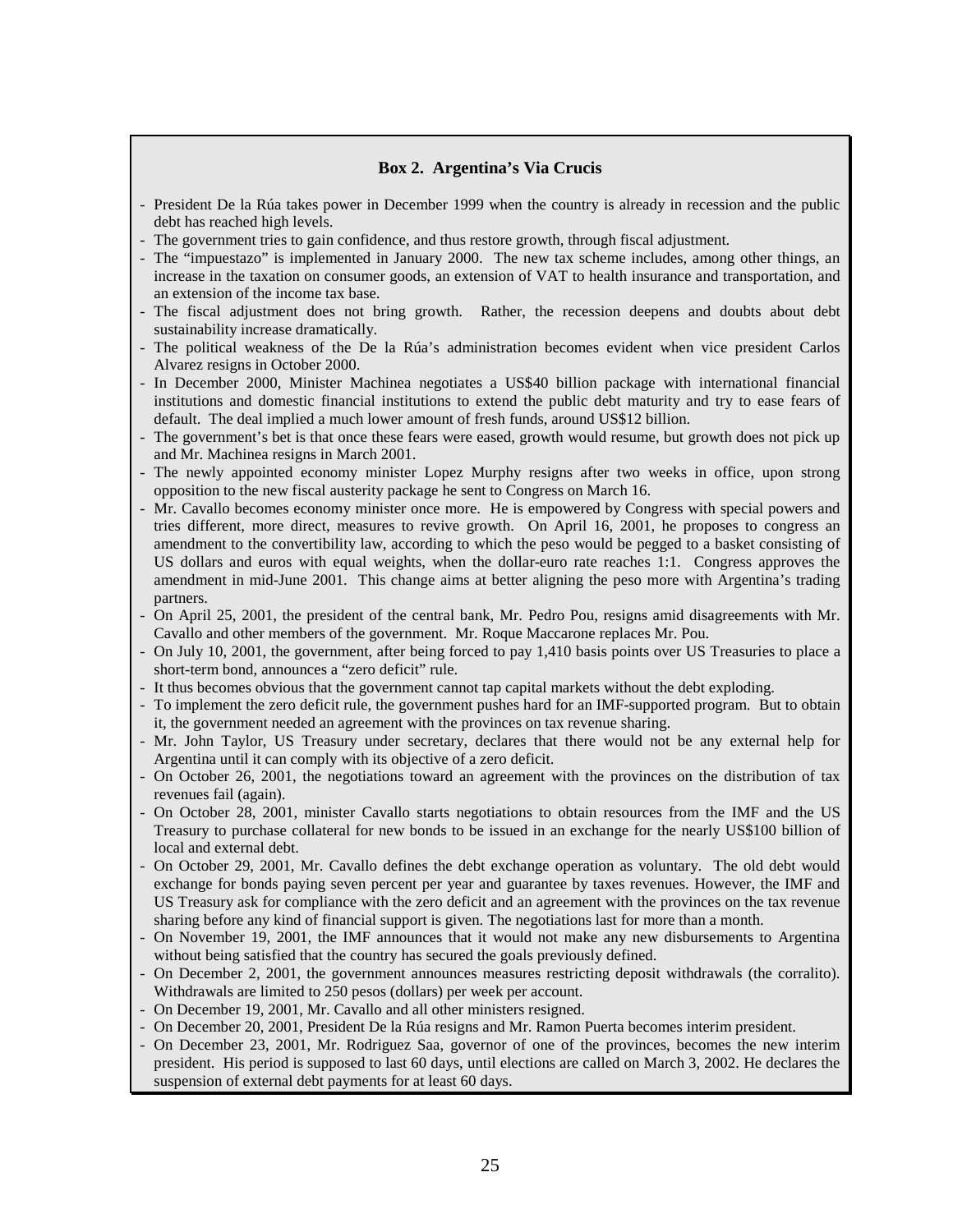- On December 24, 2001, the government announces that a new fiat currency (i.e., without foreign-currency backing) would be created, the "argentino."
- On December 30, 2001, Mr. Rodriguez Saa resigns and the legislative assembly chooses Mr. Eduardo Duhalde as new president. He assumes power on January 2, 2002, and officially ends the currency board and announces the floating of the peso.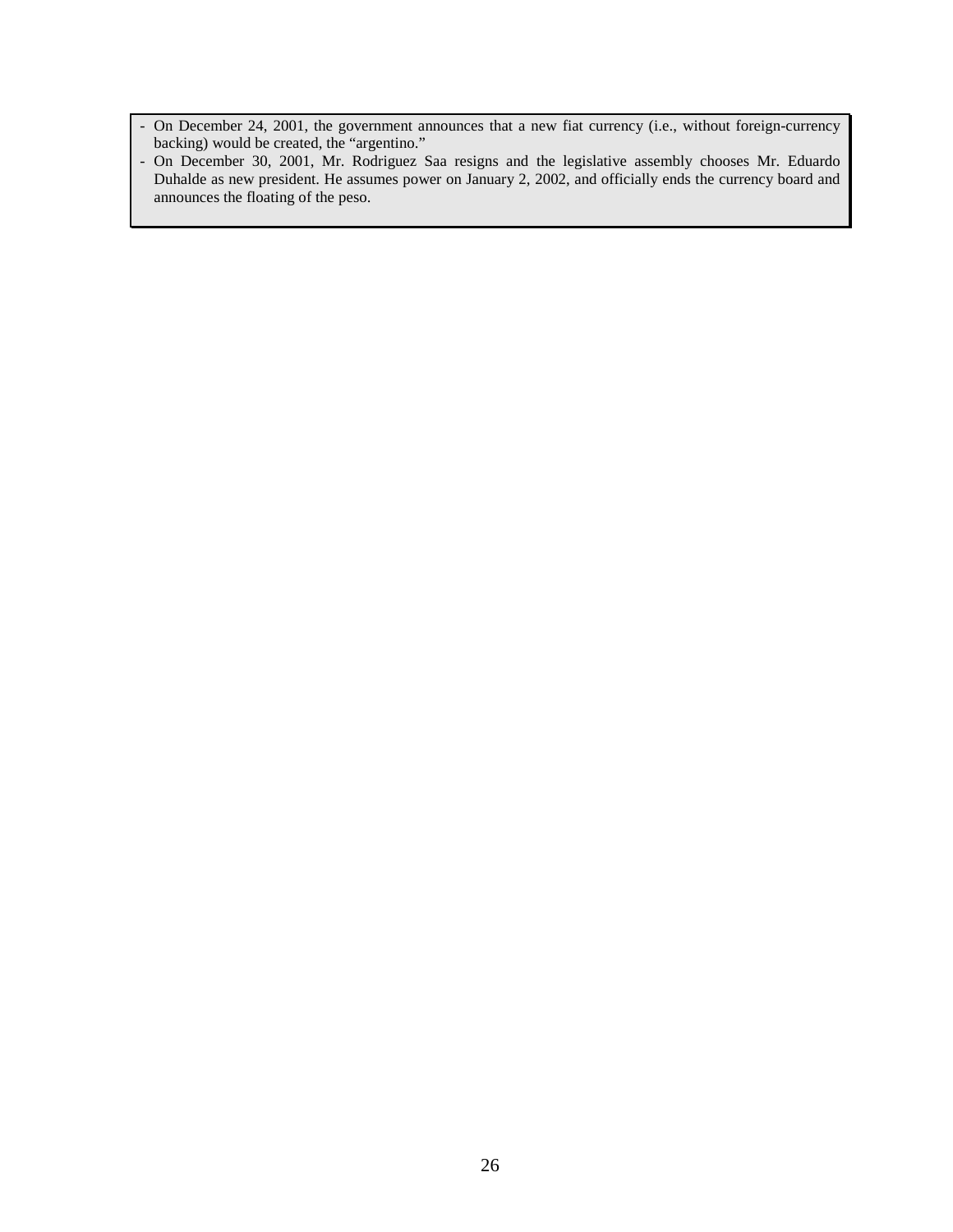**Table 1 Consolidation and Internationalization of Argentina's Banking System**

|                              | 1994 | 1998  | 2000  |
|------------------------------|------|-------|-------|
| Number of total banks        | 166  | 104   | 89    |
| Foreign banks                |      |       |       |
| Number of banks              | 31   | 39    | 39    |
| Number of branches           | 391  | 1,535 | 1,863 |
| Share of total assets $(\%)$ | 15   | 55    | 73    |
| Number of public banks       | 32   | 16    | 15    |

Source: Central Bank of Argentina Figures correspond to end-of-year values.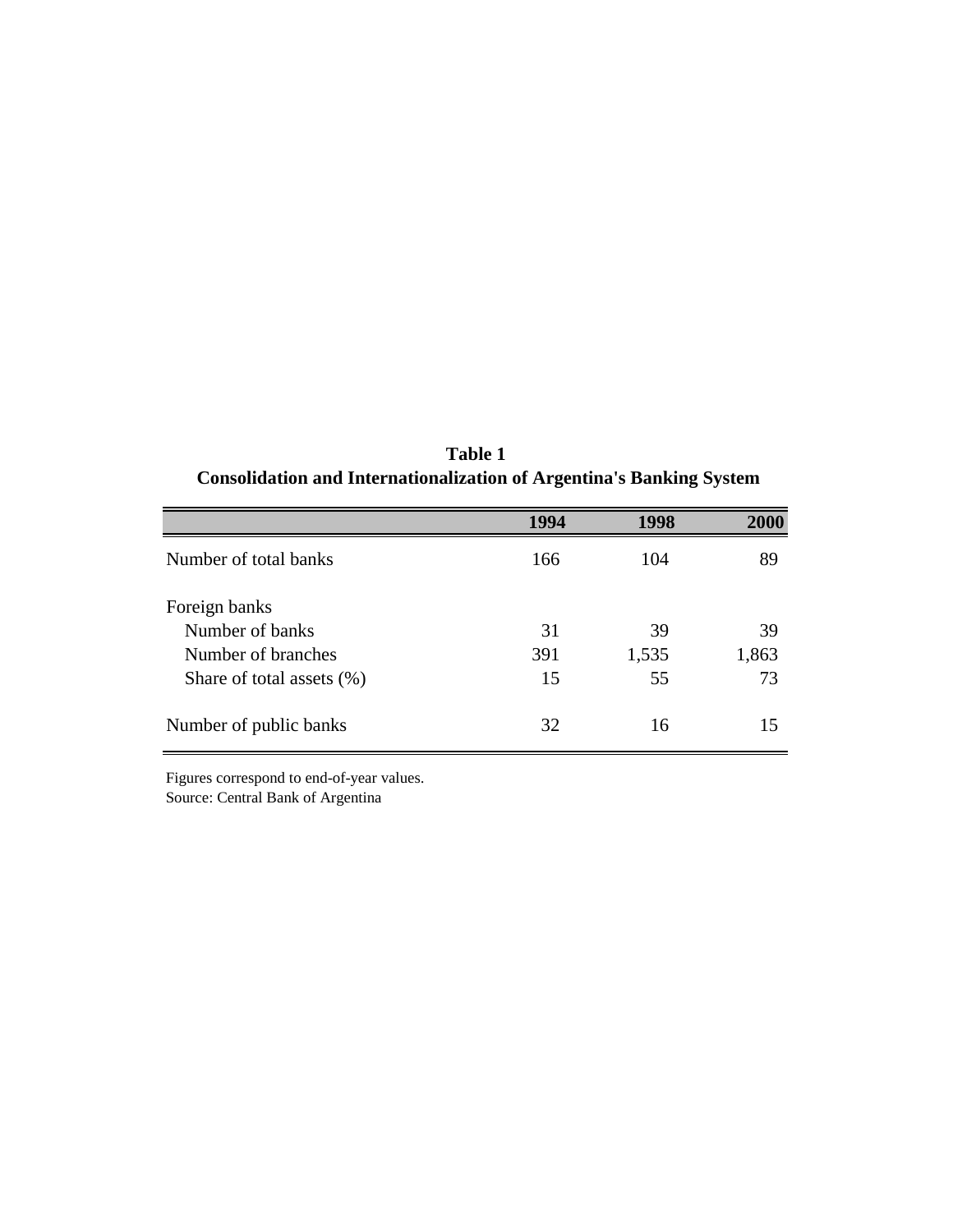| <b>Table 2</b>                                       |  |  |  |
|------------------------------------------------------|--|--|--|
| <b>CAMELOT Ratings for Banking System Regulation</b> |  |  |  |

| <b>Country</b> | <b>Total Score*</b> |
|----------------|---------------------|
| Singapore      | 16                  |
| Argentina      | 21                  |
| Hong Kong      | 21                  |
| Chile          | 25                  |
| <b>Brazil</b>  | 30                  |
| Peru           | 35                  |
| Malaysia       | 41                  |
| Colombia       | 44                  |
| Korea          | 45                  |
| Philippines    | 47                  |
| Thailand       | 52                  |
| Indonesia      | 52                  |

\*Lower numbers indicate better ranking.

Source: World Bank, *Argentina Financial Sector Review,* 1998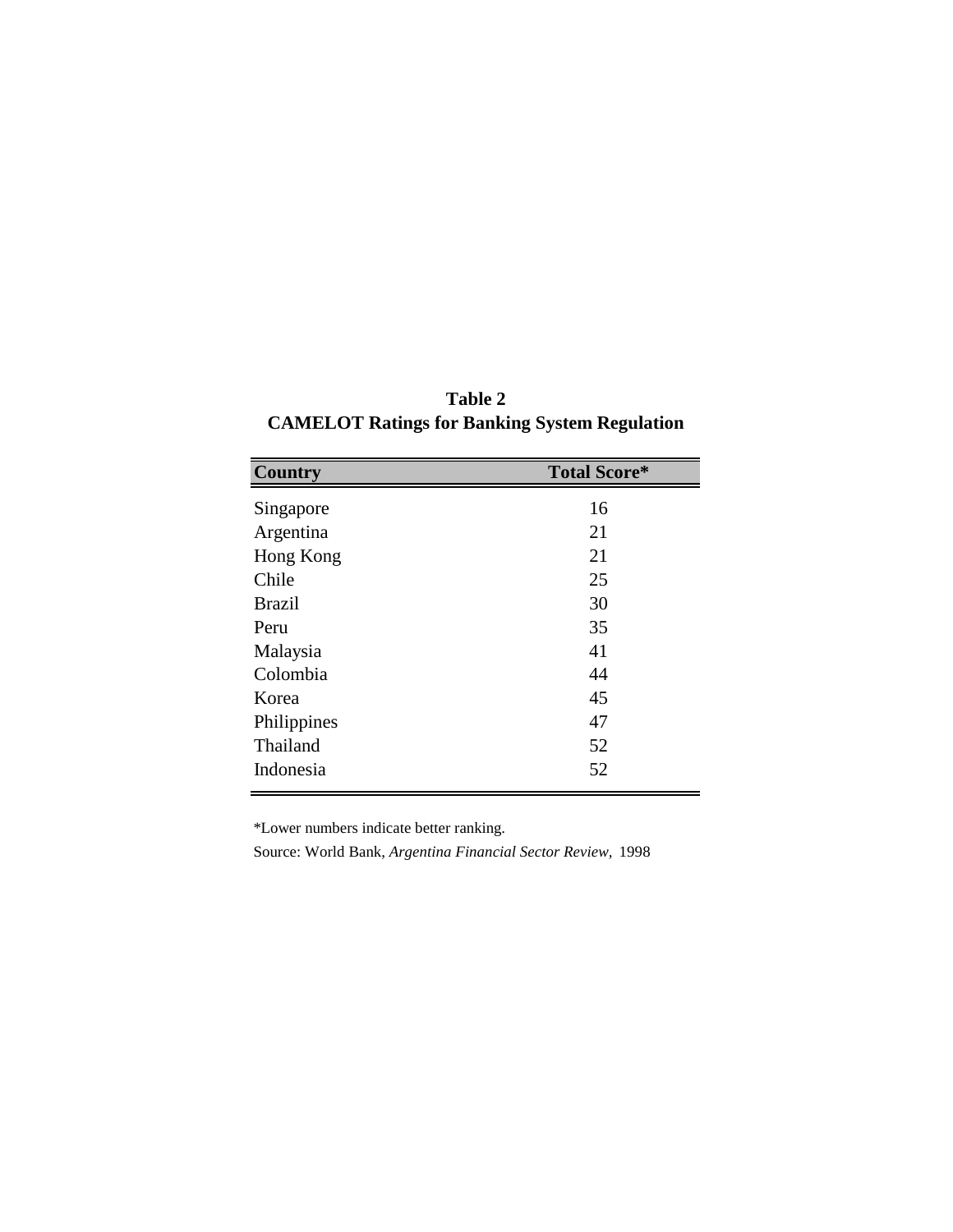|                                          | 1997  | 1998   | 1999   | 2000   |
|------------------------------------------|-------|--------|--------|--------|
| Net Worth/Assets                         | 12.1  | 11.4   | 10.7   | 10.5   |
| Capital / Risk Weighted Assets           | 18.1  | 17.6   | 18.6   | 21.2   |
| Non-Performing Loans/Total Loans (a)     | 8.2   | 6.0    | 7.1    | 10.2   |
| Provisions/Total Loans                   | 7.7   | 7.1    | 7.8    | 8.7    |
| Provisions/Non-Performing Loans (a)      | 108.6 | 140.4  | 122.3  | 77.1   |
| Systemic Core Liquidity (b)              | 43.0  | 39.6   | 40.9   | 38.7   |
| Return on Equity before Provisions       | 22.6  | 10.6   | 8.4    | 7.8    |
| Return on Equity after Provisions        | 7.4   | $-2.2$ | $-6.7$ | $-9.4$ |
| <b>Return on Assets after Provisions</b> | 1.0   | $-0.3$ | $-0.8$ | $-1.0$ |
| Leverage Ratio (not in precent)          | 6.1   | 7.3    | 7.7    | 8.3    |

**Table 3 Selected Banking System Indicators in Argentina**

(a) Non-performing loans is defined as the sum of loans with problems, loans with high risk and non-recoverable loans.

(b) Defined as the ratio of international reserves of the central bank in foreign currency and other liquidity requirements held abroad by banks to total deposits.

Percentages at end of year

Source: Central Bank of Argentina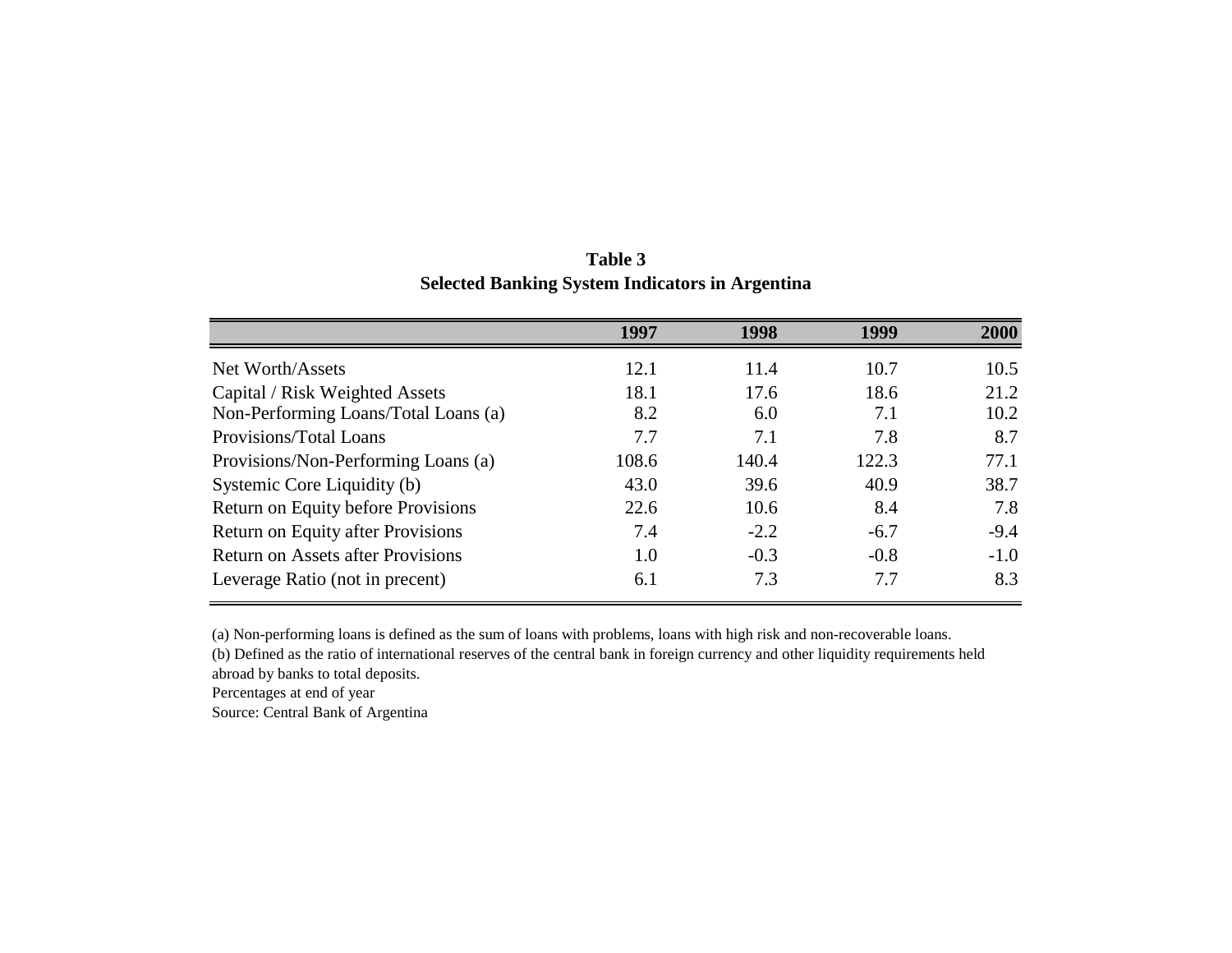| <b>Table 4</b>                                 |
|------------------------------------------------|
| <b>Argentina's Quasi-Monies in Circulation</b> |
| (Millions of Argentine pesos)                  |

|                                       | <b>Denomination</b>     | December 2001 | <b>March 2002</b> |
|---------------------------------------|-------------------------|---------------|-------------------|
| a. Federal government                 | Lecop                   | 1,039         | 2,649             |
| b. Provincial "own" securities        |                         | 1,627         | 2,591             |
| 1. Buenos Aires                       | Patacones               | 822           | 1,591             |
| 2. Buenos Aires, City                 | Porteno                 |               |                   |
| 3. Catamarca                          | Ley 4748                | 26            | 31                |
| 4. Chaco                              | Quebracho               | 50            | 100               |
| 5. Cordoba                            | Lecor                   | 200           | 300               |
| 6. Corrientes                         | Cecaror                 | 193           | 185               |
| 7. Entre Rios                         | Bonfe                   | 54            | 148               |
| 8. Formosa                            | Bocanfor                | 33            | 50                |
| 9. Jujuy                              | Patacon                 |               | 6                 |
| 10. Mendoza                           | Petrom                  |               |                   |
| 11. La Rioja                          | <b>Debt Cancelation</b> | 8             | 8                 |
| 12. Tucuman                           | Bocade                  | 98            | 173               |
| Total quasi-monies $(a+b)$            |                         | 2,666         | 5,240             |
| As percentage of pesos in circulation |                         |               |                   |
| Total quasi-monies                    |                         | 23.2          | 45.6              |

Source: Ministry of Economy, Argentina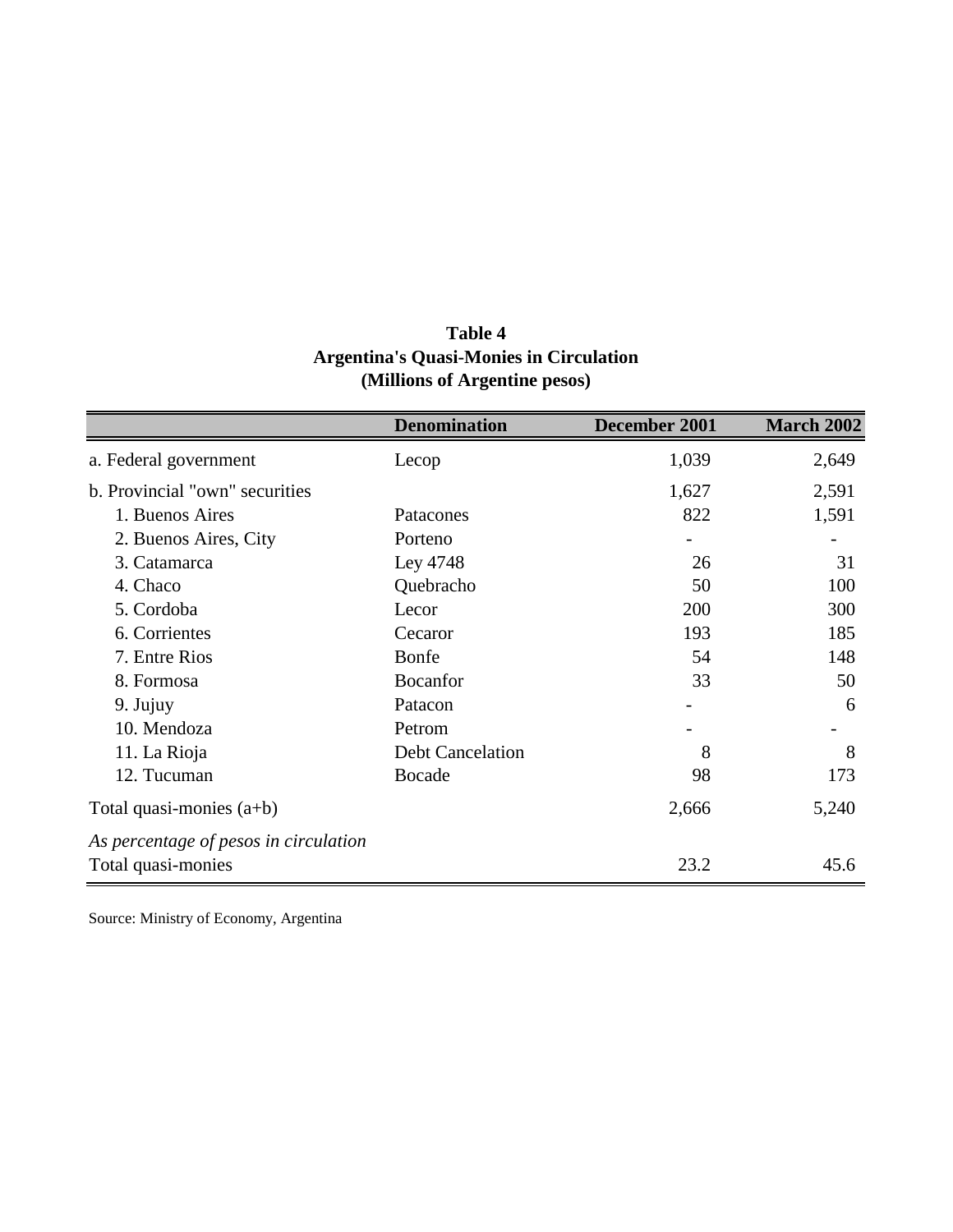**Figure 1 Argentina's Country Risk and Currency Risk**



The offshore currency premia as measured by Schmukler and Serven (2001), was calculated with the 1-month non-deliverable forward (NDF) discount, the forward exchange rate minus the spot exchange rate.

All rates are in basis points, annualized, and continuously compounded.

Sources: JP Morgan, Deutsche Bank, and Bloomberg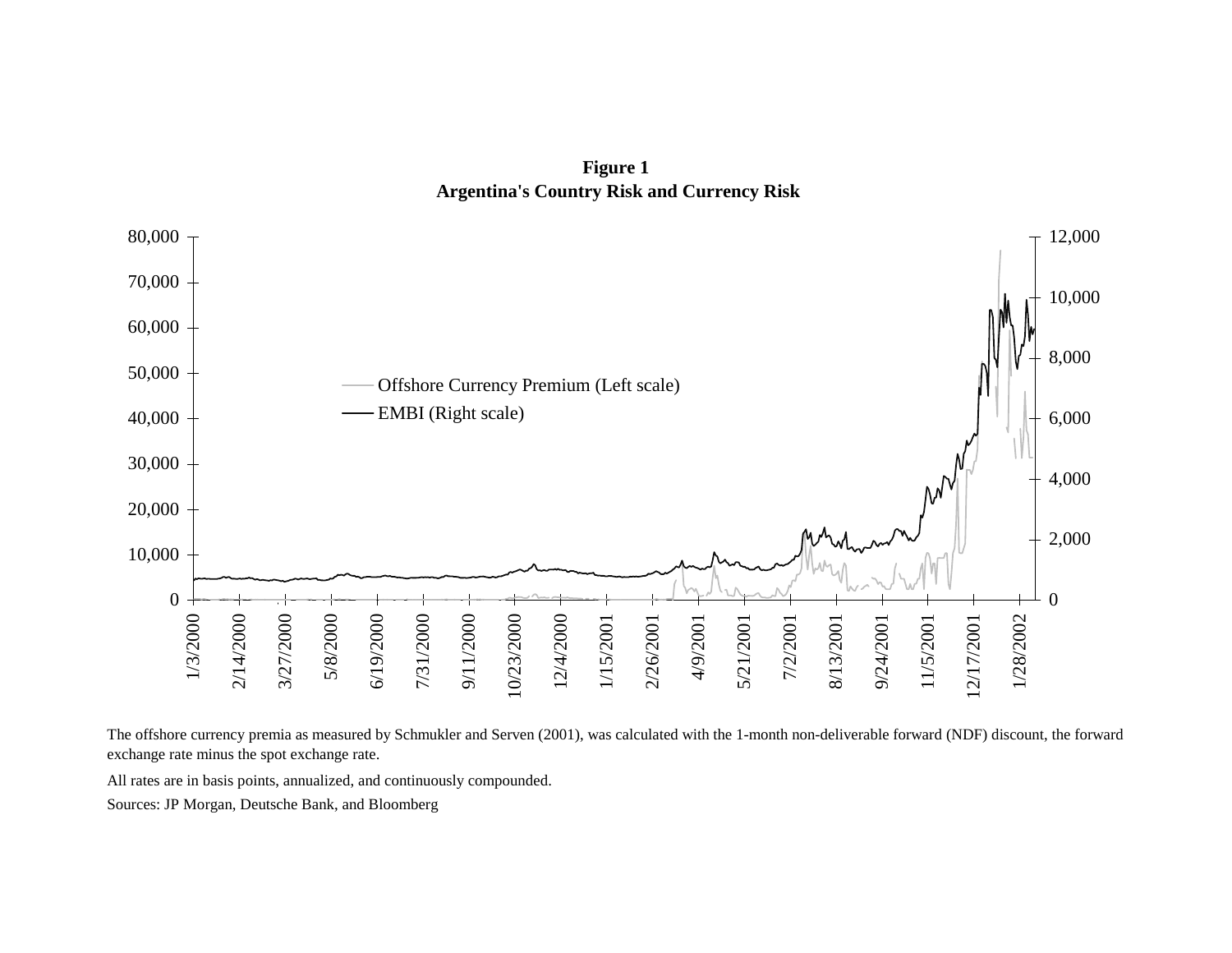**Figure 2 Financing Sources of the Argentine Federal Government**



The gap between the total financial needs and the sum of the financing sources corresponds to other sources including cash, bank financing, and repos. Source: Central Bank of Argentina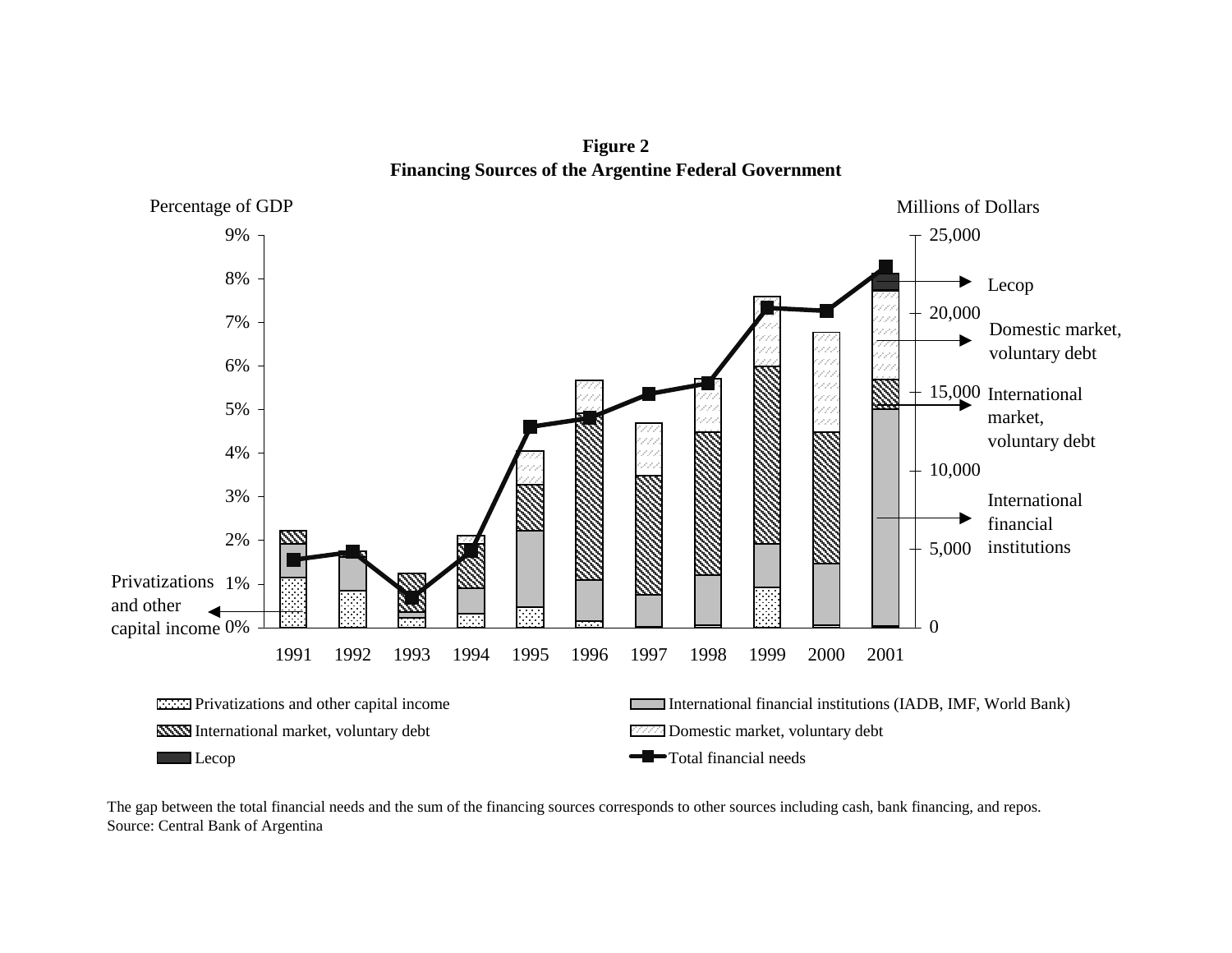**Figure 3 Financing Sources of the Province of Buenos Aires**



\*Includes banking debt and national government financing

Source: Central Bank of Argentina The gap between the total financial needs and the sum of the financing sources corresponds to other sources including cash, bank financing, and repos.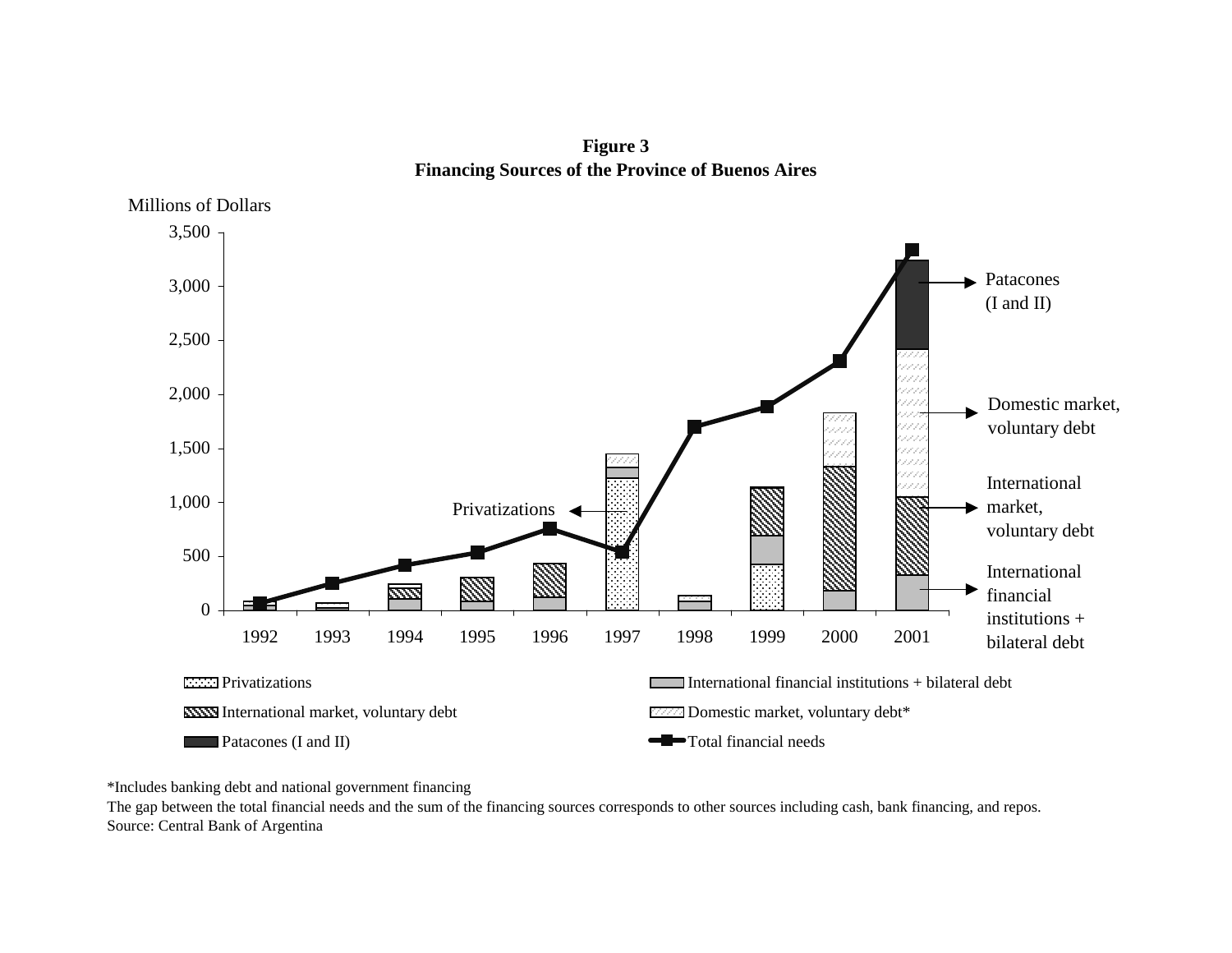**Figure 4 Argentine Deposits in Dollars and Differential of Interest Rates**



Source: Deposits from Ministry of Economy, Argentina, 30-day deposit interest rates in pesos and dollars from Bloomberg Currency premia is defined as the difference of domestic interest rates for 30-day deposits in pesos and US dollars.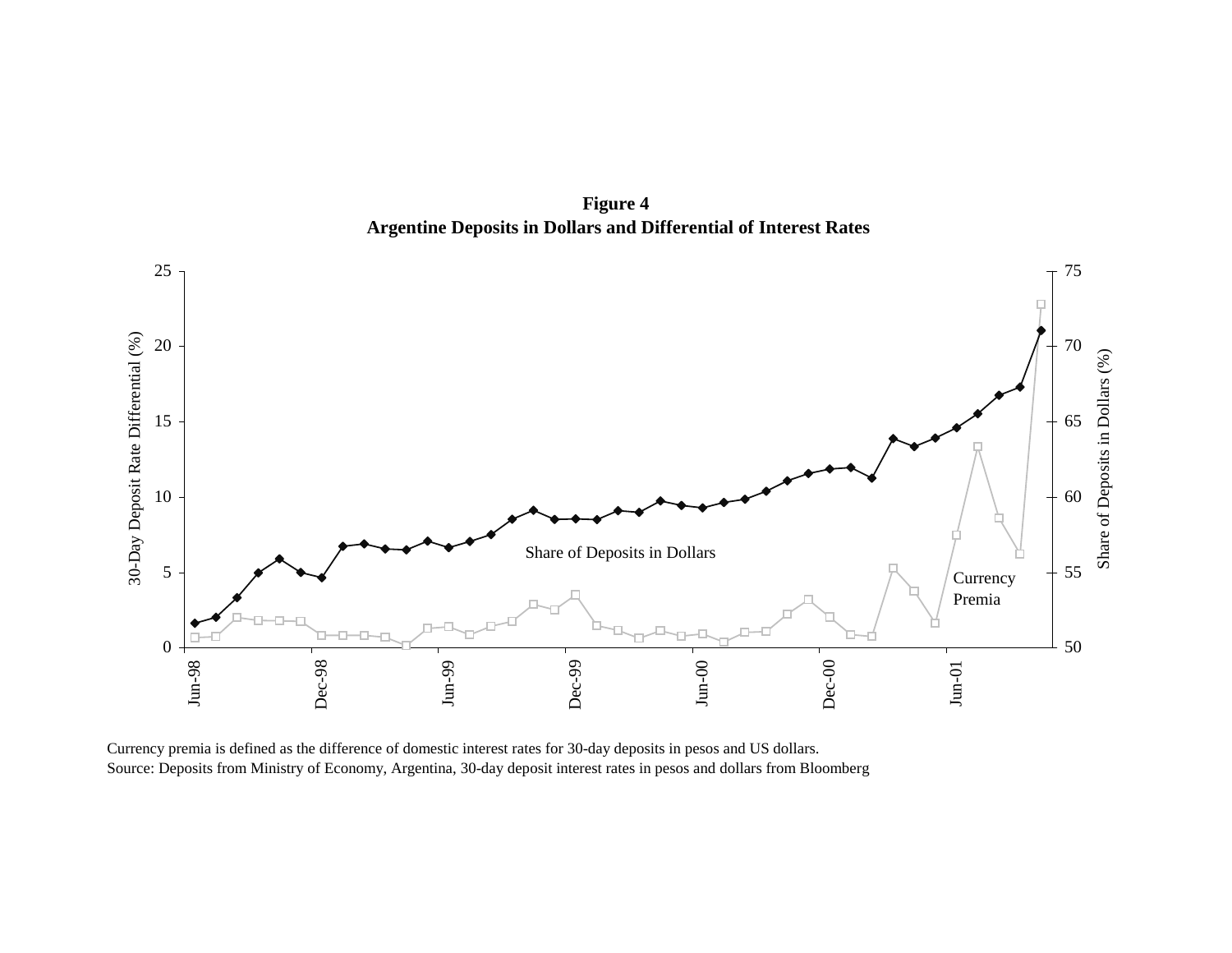# **Figure 5 Argentina's Banking System**

Millions of Dollars



Source: Central Bank of Argentina Banking system is defined to include public banks, private domestic banks, foreign banks, and non-banks.